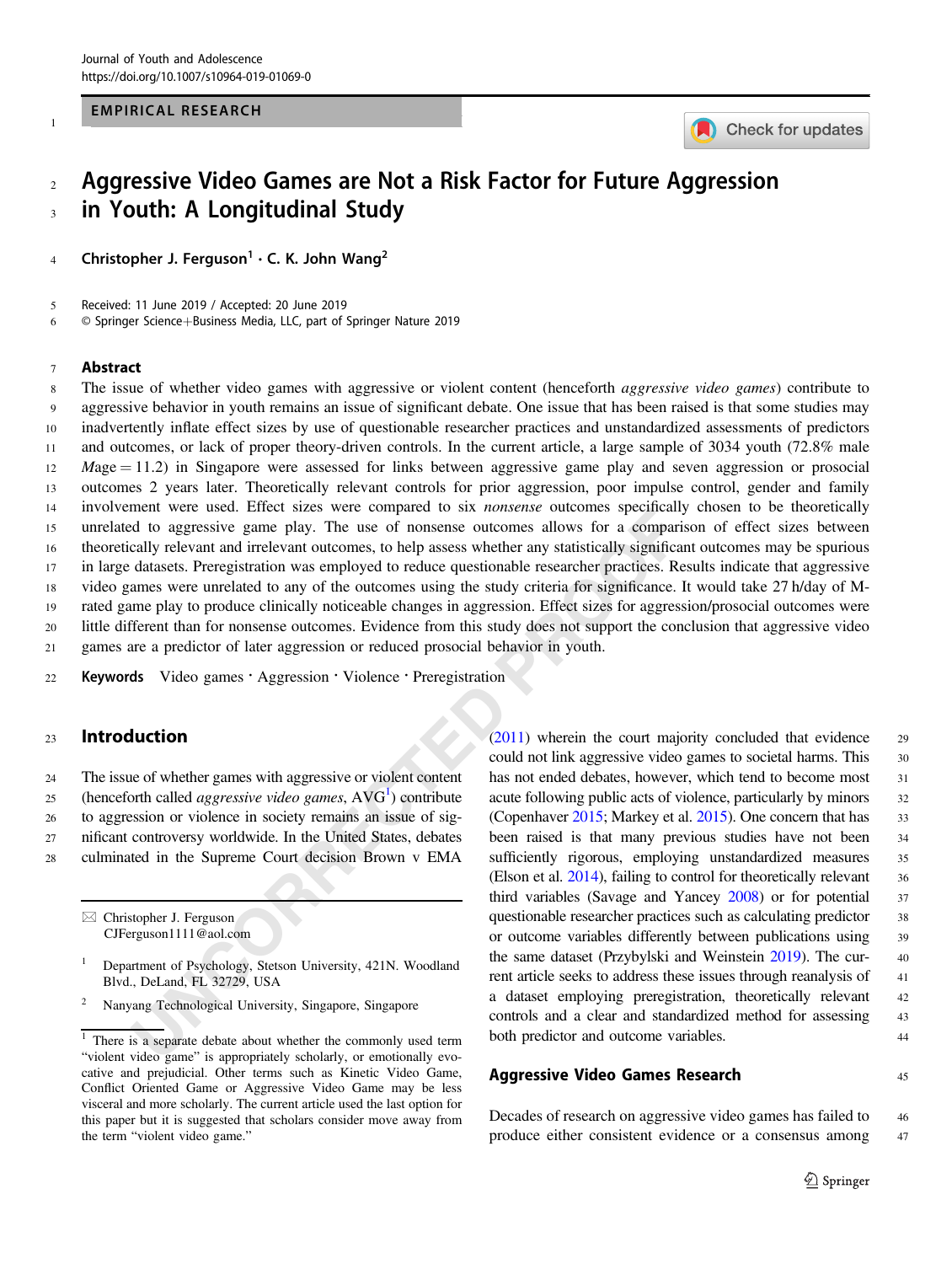scholars about whether such games increase aggression in young players. Indeed, several surveys of scholars have specifically noted the lack of any consensus (Bushman et al.  $2015^2$  $2015^2$ ; Ferguson and Colwell  $2017$ ; Quandt  $2017$ ). According to some of these surveys, opinions among scholars also divide along generational lines (older scholars, particularly those who play no or fewer games are more suspicious of game effects), discipline (psychologists are more suspicious of game effects than criminologists or communication scholars) and attitudes toward youth them- selves (scholars with more negative attitudes toward youth are more suspicious of games.).

 Regarding violence related outcomes, evidence appears to be clearer than for milder aggressive behaviors. As noted in a recent US School Safety Commission report (Federal Commission on School Safety [2018\)](#page-11-0) research to date has not linked aggressive video games to violent crime. Indeed, government reports such as those from Australia (Australian Government, Attorney General's Department [2010\)](#page-10-0) and Sweden (Swedish Media Council [2011](#page-12-0)) as well as the 68 Brown v EMA  $(2011)$  $(2011)$  case have been cautious in attributing societally relevant aggression or violence to aggressive video games. Other research has indicated that the release of aggressive video games may be related to reduced violent crime (Beerthuizen et al. 2017; Markey et al. 2015). The most reasonable explanation for this is that popular aggressive video games keep young males busy and out of trouble, consistent with routine activities theory.

Ity relevant aggression or violence to aggressive mixed, with effect sizes generate<br>sumes. Other research has indicated data the release of these sudics vary in quality<br>uve video games may be related to reduced violent co On the issue of aggressive behaviors, both evidence and opinions are more equivocal. Several meta-analyses have concluded that aggressive video games may contribute to aggressive behaviors. (e.g. Anderson et al. 2010; Prescott et al. [2018\)](#page-11-0). However, reanalysis of Anderson et al. (2010) has suggested that publication bias inflated outcomes, par- ticularly for experimental studies (Hilgard et al. 2017). For 83 Prescott et al. (2018), it is less clear that the evidence supports the authors' conclusions. Only very small effect 85 sizes were found (approximately  $r = 0.08$ ). Most included studies relied on self-report and unstandardized measures and were not preregistered, increasing potential for spurious findings. By contrast other meta-analyses (e.g. Ferguson [2015a](#page-11-0); Sherry 2007) have not concluded sufficient evidence links aggressive video games to aggressive behaviors. These meta-analyses also have resulted in disagreements and criticisms (e.g. Rothstein and Bushman 2015) although the Ferguson (2015a, 2015b) meta-analysis was also inde- pendently replicated (Furuya-Kanamori and Doi 2016). Nonetheless, significant disagreements remain among scholars about which pools of evidence are most

convincing. The American Psychological Association has 97 concluded that aggressive video games are not related to <sup>98</sup> violence but may be related to aggression (American Psy- <sup>99</sup> chological Association  $2015$ ) but this too was critiqued for 100 flawed methods and potential biases (Elson et al. [2019](#page-10-0)). 101

## Critiques of Aggressive Video Game Research 102

Disagreements among scholars stem from concerns <sup>103</sup> regarding several issues. These include systematic metho- <sup>104</sup> dological issues that may influence effect sizes, and the <sup>105</sup> interpretability of those effect sizes and their general- <sup>106</sup> izability to real-world aggression. Critiques of laboratory- <sup>107</sup> based aggression studies have been well-elucidated else- <sup>108</sup> where (McCarthy and Elson [2018;](#page-11-0) Zendle et al. [2018](#page-12-0)). As 109 the current article focuses on longitudinal effects, this <sup>110</sup> review will focus on that area. 111

At present, perhaps two dozen longitudinal studies have 112 examined the impact of aggressive video games on long- <sup>113</sup> term aggression in minors (e.g. Breuer et al. [2015](#page-10-0); Lobel 114 et al. [2017](#page-11-0); von Salisch et al. [2011](#page-12-0)). Results have been 115 mixed, with effect sizes generally below  $r = 0.10$ . However, 116 these studies vary in quality. Some do not adequately <sup>117</sup> control for theoretically relevant third variables (such as 118 gender; boys both playing more aggressive video games and 119 more physically aggressive than girls). Concerns have been 120 raised about the unstandardized use of both predictor and <sup>121</sup> outcome variables, such that these variables have been <sup>122</sup> constructed differently between articles by the same <sup>123</sup> research group using the same dataset (Przybylski and <sup>124</sup> Weinstein 2019). This raises the possibility of questionable 125 researcher practices that may be inflating effect sizes. This <sup>126</sup> also raises the possibility that effect sizes in meta-analyses <sup>127</sup> may be inflated in ways that are difficult to detect via tra- 128 ditional publication bias tests. Other issues involve the use 129 of ad hoc measures, which lack standardization or clinical <sup>130</sup> validity, making interpretation of the results difficult. 131

In addition to the methodological concerns there are also, 132 as noted, disagreements about the interpretability of tiny <sup>133</sup> effect sizes even when "statistically significant". For dec- <sup>134</sup> ades, it has been understood that relying on statistical sig- <sup>135</sup> nificance can produce interpretation errors (Wilkinson and <sup>136</sup> Task Force for Statistical Inference [1999](#page-12-0)). This is particu- <sup>137</sup> larly true in large sample size studies, wherein increased 138 power can cause noise or "crud factor" (herein defined as 139 spurious correlations caused by common methods variance, 140 demand characteristics, or other survey research limitations) 141 to become statistically significant, despite having no rela- <sup>142</sup> tion to real-world effects. Thus, the potential for over- <sup>143</sup> interpretation of tiny effect sizes from large sample size <sup>144</sup> studies is significant, and the Type I error rate of such <sup>145</sup> effects is likely high. As such, some scholars have sug- <sup>146</sup> gested adopting a minimal threshold for interpretation of 147

 $\frac{2}{1}$  The authors of this paper initially claimed a consensus, but evidence from the data suggests otherwise. Etchells and Chambers [\(2014](#page-10-0)) and Ivory et al. ([2015](#page-11-0)) both noted this misrepresentation.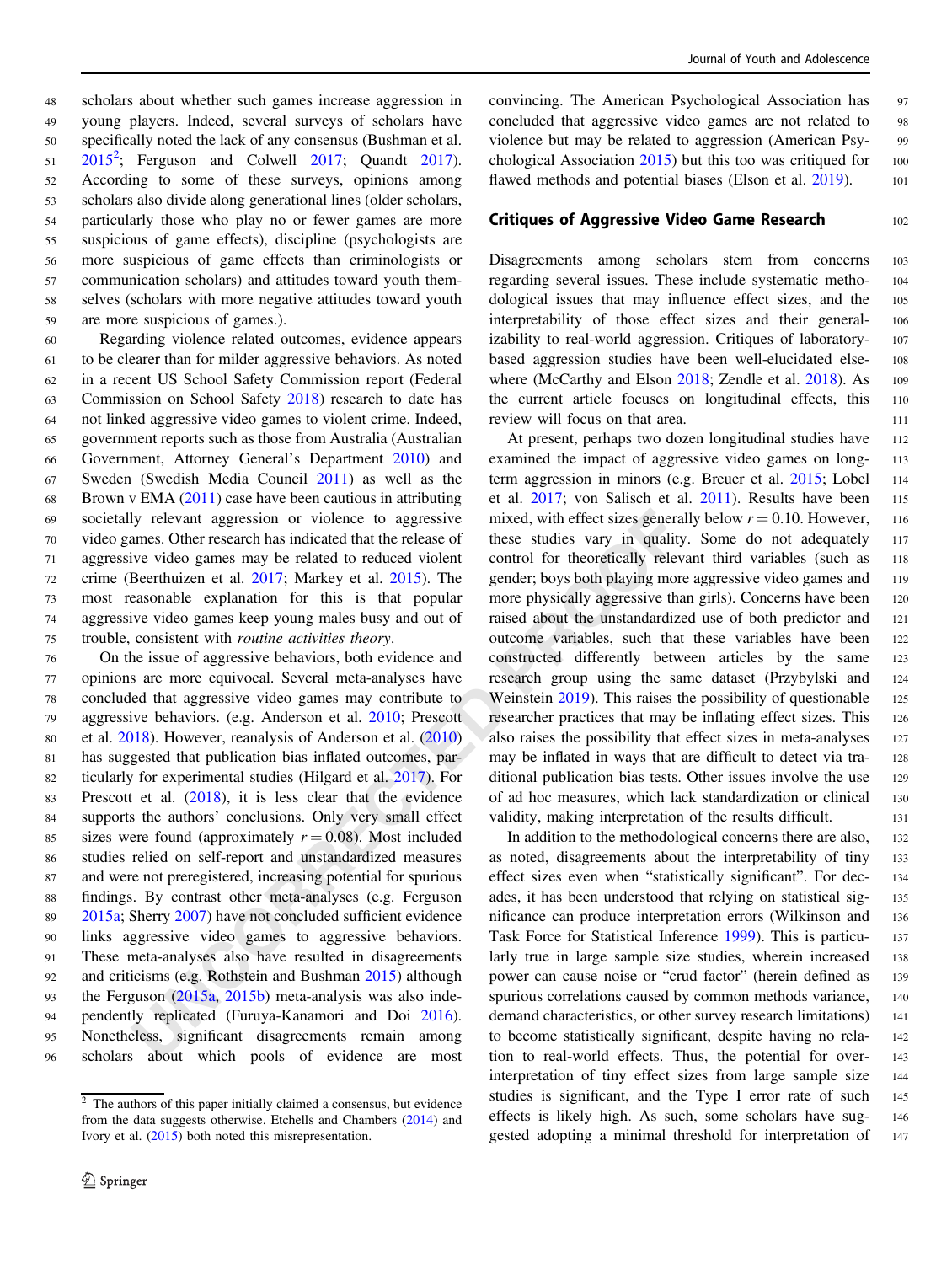$148 \, r = 0.10$  in order to minimize the potential for over-<sup>149</sup> interpretation of spurious findings from large studies (Orben <sup>150</sup> and Przybylski [2019a\)](#page-11-0).

In the core to the cheoretical of the cheoretical out the theoretical out we have a statement of view erread agressic with monsense predictors), where relationships are **The Singapore Dataset** do to be practically no diffe The potential for overinterpretation of crud factor results is particularly relevant to meta-analysis. For instance, one recent meta-analysis (Prescott et al. [2018\)](#page-11-0) concluded that aggressive video games are linked longitudinally to 155 aggression based on a very weak effect size  $(r = 0.08)$ . The basis of this decision seems to have been this effect was "statistically significant" despite heterogeneity in findings among the individual studies. However, owing to highly enhanced power, almost all meta-analyses are statistically significant, so using this as an index of evidence is dubious. Such tiny effects may not reflect population effect sizes but may be the product simply of systematic methodological limitations and demand characteristics of the included stu- dies. One approach to examine whether tiny effect sizes are meaningful has been to compare them to nonsense rela- tionships. In other words, compare effect sizes for the relationship of interest (in this case aggressive video games and player aggression) to effect sizes for the theoretical predictor variable (aggressive video games) on outcomes theoretically unrelated (or vice versa, the theoretical out- come with nonsense predictors), where relationships are expected to be practically no different from zero. Orben and Przybylski (2019b) did this with screen time and mental health. Examining several datasets, they demonstrated that, in large samples, screen time tended to produce very tiny but statistically significant relationships with mental health. However, these were no different in magnitude than several nonsense relationships such as the relationship between eating bananas and mental health or wearing eyeglasses on mental health (both of which were also statistically sig- nificant.) By making such comparisons, it is possible to come to understanding of whether an observed statistically significant effect size is meaningful, or likely an artifact that became statistically significant due to the increased power of large samples.

#### <sup>186</sup> Theoretically Relevant Control Variables

 As noted earlier, it is considered the gold standard of media effects research to ensure that theoretically relevant third variables are adequately controlled in multivariate analyses (Przybylski and Mishkin 2016; Savage 2004). Without doing so, bivariate correlations are likely to be spuriously high and misinform. The most obvious third variable is gender, given higher rates of both aggressive video game play and physical aggression in boys (Olson [2010](#page-11-0)). Without controlling for gender, any correlation between aggressive video games and aggression may simply be a feature of <sup>197</sup> boyness.

The need for proper control variables can be informed by 198 the Catalyst Model (Ferguson and Beaver [2009;](#page-11-0) Surette 199 [2013](#page-12-0)) which is a diathesis-stress model of violence. This <sup>200</sup> model posits that violence propensity results from genetic 201 inheritance coupled with early environmental influences, <sup>202</sup> particularly family environment. These lead to development <sup>203</sup> of a personality style particularly prone to aggressiveness <sup>204</sup> and hostile attributions. Decisions whether to engage in <sup>205</sup> violence or aggression can be further hampered by diffi- <sup>206</sup> culties with self-control. From this theoretical perspective, <sup>207</sup> controlling for variables such as family environment, early <sup>208</sup> aggressiveness and issues related to self-control and <sup>209</sup> impulse control are important. <sup>210</sup>

Thus, control variables have been generally well lain out 211 for aggressive video game studies. These typically include <sup>212</sup> the Time  $1$  (T1) outcome variable, as well as variables  $213$ related to family environment (Decamp [2015\)](#page-10-0), self-control <sup>214</sup> and impulsiveness (Schwartz et al. [2017\)](#page-12-0) as well as intel- <sup>215</sup> ligence (Jambroes et al. [2018](#page-11-0)). Multivariate analyses with 216 proper controls can help elucidate the added predictive <sup>217</sup> value of aggressive video game play above well-known risk 218 factors for increased aggression. 219

## **The Singapore Dataset**

The current study consists of a reanalysis of a large dataset 221 from Singapore (henceforth simply "Singapore dataset") <sup>222</sup> that has been used several times previously (see Przybylski <sup>223</sup> and Weinstein 2019 for full listing and discussion, pp 2–3). <sup>224</sup> The validity of previous studies using this dataset have been 225 questioned (Przybylski and Weinstein [2019\)](#page-12-0). This is not <sup>226</sup> because the dataset is inherently poor quality, but rather that 227 variables, and particularly the aggressive video game vari- <sup>228</sup> able, had been calculated differently across publications by <sup>229</sup> the same scholars. For instance (see Ferguson [2015b](#page-11-0)), using 230 the Singapore dataset violent game exposure has been cal- <sup>231</sup> culated by: 1.) multiplying self-rated violent content by <sup>232</sup> hours spent playing for three different games, and averaging 233 scores (Gentile et al. 2009), 2.) a 4-item measure of violence 234 exposure in games with no reliability mentioned (Gentile <sup>235</sup> et al.  $2011$ , 3.) changing the 4-item measure to a 2-item  $236$ measure with mean frequency calculated across three games 237 with no involvement of time spent playing (Busching et al. 238 2013), 4.) a 9-item scale comprised of gaming frequency, <sup>239</sup> three favorite games with violent and prosocial content <sup>240</sup> (Gentile et al.  $2014$ ), and 5.) a 6-item scale also comprising 241 gaming frequency, three favorite games and 2-item violent <sup>242</sup> content questions (Prot et al. [2014](#page-11-0)). In some studies, the <sup>243</sup> authors do not provide enough information to understand <sup>244</sup> how the video game variables were created and whether 245 violent and prosocial video game questions were treated <sup>246</sup> separately or combined (e.g., Gentile et al [2014](#page-11-0)). This 247 phenomenon, often described as the "garden of forking" <sup>248</sup>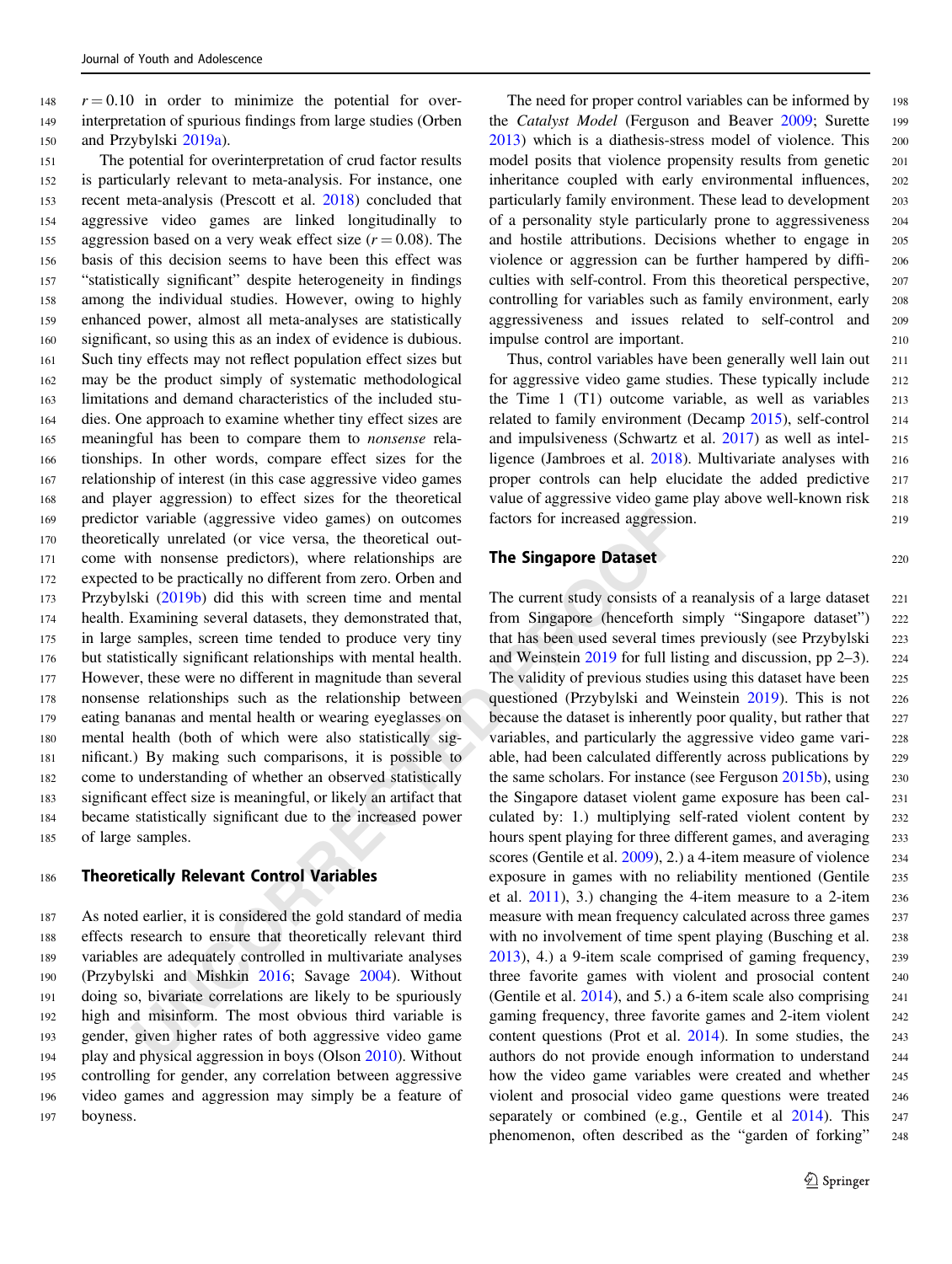paths greatly enhances Type I error by potentially allowing researchers the freedom to manipulate outcomes to fit hypotheses by allowing undesired degrees of researcher freedom (Gelman and Lokens [2013](#page-11-0)).

 This has raised concern that questionable researcher practices may have caused false positive results from some studies linking aggressive video games to long-term aggression. Related, the dataset includes multiple mea- sures of aggressive and prosocial behavior, but not all were reported in each article. Creating a standardized measure- ment for aggressive video games and using it consistently with this dataset can reduce false positive results. Careful use of theoretically relevant control variables was also lacking in many published studies, also potentially resulting in false positive results. Lastly, none of the previous studies were preregistered. Thus, there is value in conducting a reexamination of this otherwise fine dataset using a pre- registered set of analyses and standardized assessment of key variables, to examine the validity of prior conclusions.

## <sup>268</sup> The Current Study

 The present study reassesses links between aggressive video games and aggression in a large sample of youth from Singapore. These analyses test the straightforward hypoth- eses that aggressive video games are related to increased aggression and decreased prosocial behaviors. Seven out- come variables were preregistered, namely: Prosocial Behavior, Physically Aggressive Behavior, Socially Aggressive Behavior, Aggressive Fantasies, Cyberbullying Perpetration, Trait Anger, Trait Forgiveness.

**Participants**<br> **Participants**<br>
Sent study reassesses links between aggressive video<br>
Participants in the current st<br>
and aggression in a large sample of youth from<br>
Singapore. Of the sample 72.8<br>
and aggressive video game This analysis used several approaches to reduce Type I error results in several ways. First, this analysis has been preregistered (the preregistration can be found at: https:// [osf.io/2dwmr](https://osf.io/2dwmr).) It is certified that the authors preregistered these methods and analysis before conducting any analyses with the dataset. Second, standardized assessments are used for all variables. The aggressive video games variable is calculated in a way typical for most aggressive video game studies and is detailed specifically. Any further analyses or studies using this dataset should use this standardized approach and not vary from it. All other measures used full scale scores unless detailed otherwise. Third, theoretically relevant control variables were preregistered and employed. Lastly, all relevant outcome variables related to aggression and prosocial behavior are reported in this article. All out- come variables were preregistered prior to any analyses. No analyses were excluded or included specifically based on outcome, statistical significance, etc. The current article uses the 21-word statement suggested by Simmons et al. [\(2012](#page-12-0), p. 4): "We report how we determined our sample

size, all data exclusions (if any), all manipulations, and all <sup>298</sup> measures in the study". 299

As noted, effect sizes have often been very small in <sup>300</sup> aggressive video game research, and their meaningfulness is 301 debated. One way to examine for the meaningfulness of 302 effect sizes is to compare hypothesized effect sizes to <sup>303</sup> nonsense effect sizes. That is to say, effect sizes for vari-<br>304 ables not thought to be practically related to aggressive 305 video games. If nonsense outcomes and aggression/proso- <sup>306</sup> cial outcomes are of similar effect size magnitude, this is 307 further argument that such effect sizes should not be inter- <sup>308</sup> preted as meaningful, even if statistically significant. This 309 approach was pioneered by (Orben and Przybylski [2019b](#page-11-0)) 310 related to screen time. Further, as recommended by Orben 311 and Przybylski [\(2019a\)](#page-11-0), an effect size cut-off of  $r = 0.10$  312 will be employed as the threshold for minimal effects of 313 interpretive value. 314

## $315$

#### Participants 316

Participants in the current study were 3034 youth from 317 Singapore. Of the sample 72.8% reported being male. Mean 318 age at time 1 (T1) was  $11.21$  (SD = 2.06). Mean age at time 319 3 (T3) was 13.12 ( $SD = 2.13$ ). The majority of the sample 320 were ethnic Chinese (72.6%), with smaller numbers of 321 Malay  $(14.2\%)$ , Indian  $(8.7\%)$  and others. This is consistent 322 with the ethnic composition of Singapore. As indicated 323 above, participants were surveyed three times at 1-year <sup>324</sup> intervals. <sup>325</sup>

## Materials 326

All measures discussed below were Likert-scale unless 327 detailed otherwise. Also, full scale scores were averaged 328 across individual items unless otherwise indicated for each <sup>329</sup> measure. All control or predictor variables were assessed at 330 T1 unless otherwise noted, whereas all outcome variables <sup>331</sup> were assessed at T3 unless otherwise noted. 332

## Aggressive video games (AVGs, main predictor) 333

Assessment of video game exposure can be difficult to do 334 reliably and, as noted above, one concern with past use of 335 this dataset is that assessment of aggressive video games in 336 part studies demonstrated the potential for questionable <sup>337</sup> researcher practices (Przybylski and Weinstein [2019](#page-12-0)). The <sup>338</sup> current study adopted a standard approach to assessing <sup>339</sup> aggressive video game exposure (Olson et al. [2007](#page-11-0)). Par- <sup>340</sup> ticipants were asked to rate 3 video games they currently <sup>341</sup> played and how often they played them both on weekdays <sup>342</sup>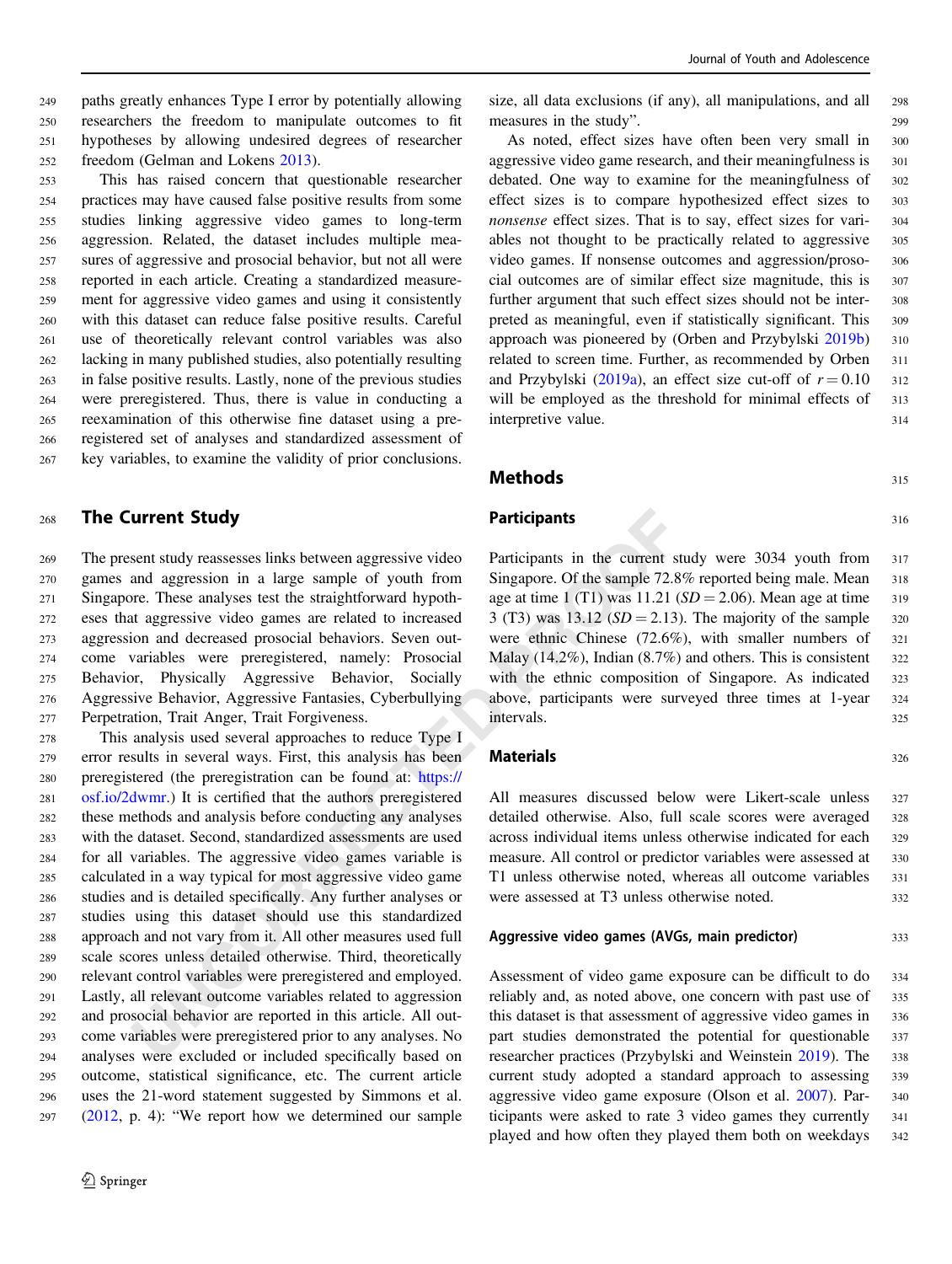and weekends. The researchers obtained ESRB (Entertain- ment Software Ratings Board) ratings for each of the games, which have been found to be a reliable and valid estimate of violent content (Ferguson [2011\)](#page-11-0). For each game, 347 the ordinal value of the ESRB rating  $(1 = ^{\circ}EC^{\circ})$  through 5 = 'M') was multiplied by average daily hours played. An average of these composite scores for the three games was then computed.

 It is noted that this method for computing the scores was preregistered before any data analysis and was not changed from the preregistration. Second, it is certified that any future articles using the aggressive video game variable will maintain these calculated scores. Lastly, it is advised that other authors using this dataset stick to this standardized method of computing aggressive video games for con- sistency and to avoid questionable researcher practices. Though no special claim to brilliance is made in devising the best possible scale, using this scale consistently across papers can reduced Type I error due to methodological flexibility and make comparisons across papers more consistent.

#### <sup>364</sup> Demographics (control variables)

<sup>365</sup> Sex, age at T1 and mother's reported years of education <sup>366</sup> were used as basic control variables.

## <sup>367</sup> T1 aggressiveness (control variables)

many arguments.<br>
and mother's reported years of education<br>
many arguments.<br>
e. at T1 and mother's reported years of education<br>
Prosocial behavior and empated as basic control variables)<br>  $\frac{1}{2}$ <br>
EProsocial behavior and In longitudinal analyses it is important to control for the T1 variable in order to limit potential selection effects. In this case, the main outcome variables related to aggressive behavior were not assessed at T1, so to employ a consistent set of T1 selection controls, two variables assessed at T1 related to aggressiveness were employed. These include the Normative Beliefs in Aggression Scale (NOBAGS, Hues- mann and Guerra 1997). This was a 20-item scale (alpha = 0.935), that asks youth whether use of aggression is acceptable in varying circumstances. The second measure was a scale for Hostile Attribution Bias (Crick 1995) which presented youth with six ambiguous scenarios and asked youth to rate the aggressive intent of characters in each 381 scenario (alpha  $= 0.643$ ). Taken together, these two mea- sures appear to function adequately to assess aggressiveness at T1.

#### <sup>384</sup> T1 self-control (control variables)

 Given evidence that self-control is associated with aggres- sive behavior (Schwartz et al. [2017\)](#page-12-0), two measures of initial self-control were included as controls. These included a 6- 388 item measure of self-control (alpha  $= 0.620$ ), which inclu-ded items related to handling stress and losing temper, as

well as a 14-item measure of impulse control problems, 390 which assessed inattentiveness, impulsive behaviors and <sup>391</sup> excitability (Liau et al. [2011\)](#page-11-0). 392

## T1 intelligence (control variable) 393

The Ravens Progressive Matrices were used to assess non- <sup>394</sup> verbal intelligence in the youth at T1. The Ravens has <sup>395</sup> generally been found to be a reliable and valid measure of <sup>396</sup> intelligence across cultures (e.g. Shamama-tus-Sabah et al. <sup>397</sup> [2012](#page-12-0)), although comparisons between cultures may not be 398 advised. Given intelligence is an important factor in serious 399 aggression (Hampton et al. [2014](#page-11-0)) it was considered <sup>400</sup> important to control for. Full scale scores were used. 401

#### Family environment (control variable) 402

Given evidence family environment can influence aggres- 403 sion (DeCamp [2015\)](#page-10-0), a six-item measure of family envir- <sup>404</sup> onment was included (alpha  $= 0.772$ ; Glezer [1984\)](#page-11-0). Items 405 asked about whether youth felt it was pleasant living at <sup>406</sup> home, whether they felt accepted or whether there were too 407 many arguments. 408

#### Prosocial behavior and empathy (T3 outcome, T1 control) 409

Prosocial behavior and empathy were assessed using the <sup>410</sup> helping and cooperation subscales (18 items, alpha  $= 0.827$  411 at T1, 0.834 at T3) of the Prosocial Orientation Ques- <sup>412</sup> tionnaire (Cheung et al. [1998\)](#page-10-0). Items asked about will- <sup>413</sup> ingness to help or volunteer such as "I would help my <sup>414</sup> friends when they have a problem." This variable was 415 assessed as a T3 outcome. For that analysis only the T1 <sup>416</sup> variable was included as an additional control variable. 417

#### Aggressive behavior (outcome) 418

Aggressive behavior was assessed using a measure that 419 included both physical (6 items, alpha  $= 0.869$ ) and rela-  $420$ tional (6 items, alpha  $= 0.796$ ) aggression (Linder et al. 421 2002; Morales and Crick [1998](#page-11-0)). Physical aggression asked <sup>422</sup> about assaultive behaviors such as "When someone makes 423 me really angry, I push or shove the person" whereas <sup>424</sup> relational aggression was more social in nature rather than <sup>425</sup> physical "When I am not invited to do something with a <sup>426</sup> group of people, I will exclude those people from future <sup>427</sup> activities." These were assessed as separate outcome <sup>428</sup> measures. 429

## Aggressive fantasies (outcome) 430

Aggressive fantasies were measured using a 6-item scale <sup>431</sup>  $\alpha$  (alpha = 0.839) that assessed whether youth harbored 432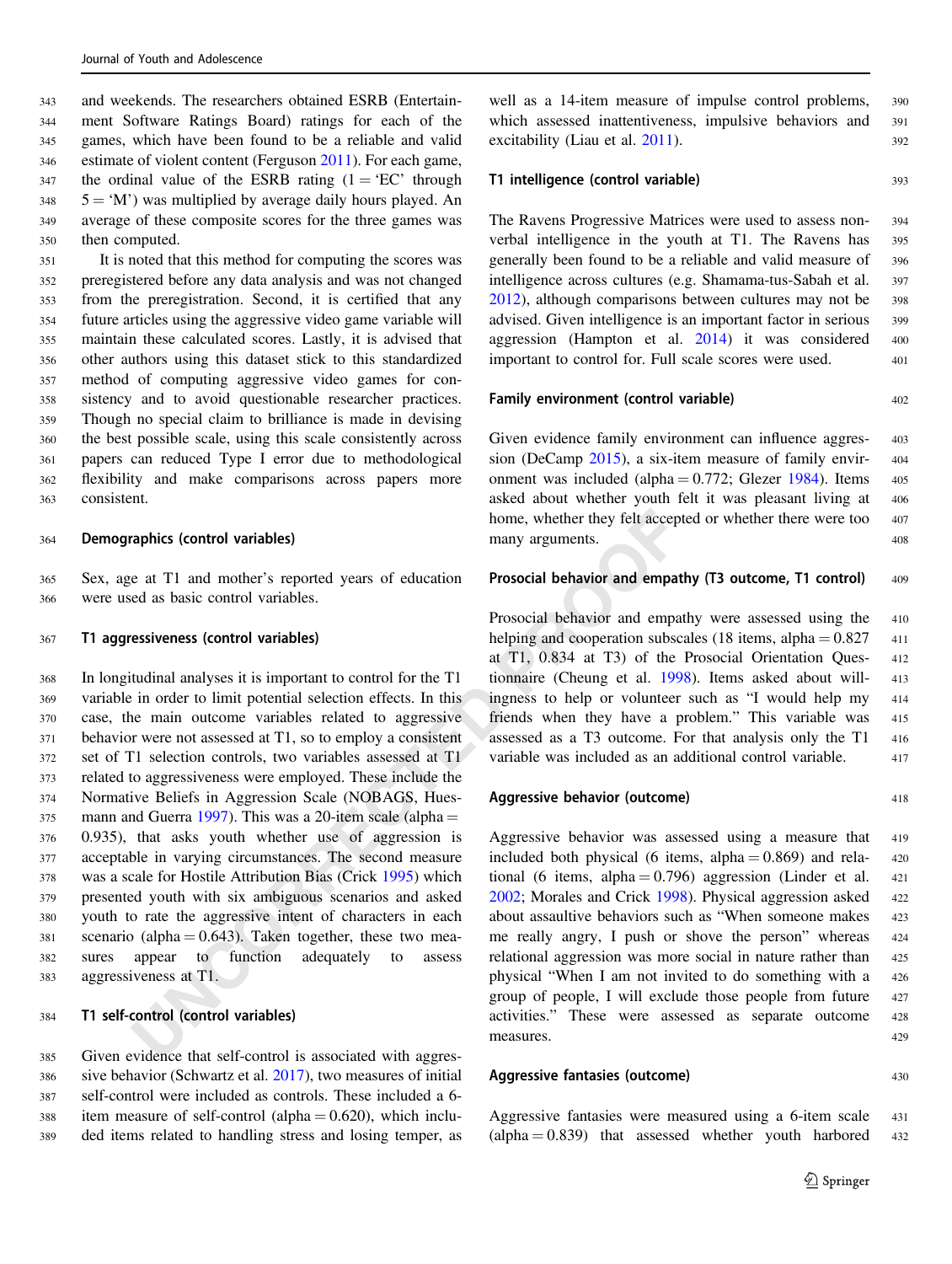fantasies about harming others (Nadel et al. [1996\)](#page-11-0). An example item is "Do you sometimes imagine or have day- dreams about hitting or hurting somebody that you don't <sup>436</sup> like?"

#### <sup>437</sup> Cyberbullying (outcome)

 Cyberbullying perpetration was assessed using six items related to whether youth had been rude to, spread rumors 440 about or threatened others on the internet (alpha  $= 0.888$ ; Barlett and Gentile [2012](#page-10-0)).

#### <sup>442</sup> Trait anger (outcome)

 To assess for trait anger, a 6-item scale was employed 444 (alpha =  $0.823$ ; Buss and Perry [1992\)](#page-10-0) to assess the degree to which youth felt ongoing anger or reacted to anger badly. A sample item is "I have trouble controlling my temper." A seventh item (#4) was found to have poor reliability with the other items and was not included in the averaged scale score. This decision was made prior to any data analysis.

#### <sup>450</sup> Trait forgiveness (outcome)

 Trait forgiveness was assessed with a 10-item scale (alpha = 0.668; Berry et al. 2005), which asked about willingness to be merciful or forgiving of others who had done the youth harm. A sample item is "I try to forgive others even when they don't feel guilty for what they did."

#### <sup>456</sup> Nonsense outcomes

**UNCORRECTED** only by the researchers.<br>
In the second and thrid year<br>
bad to be followed-up were no<br>
excond and thrid year<br>
bad to be followed-up were no<br>
excosi Berry et al. 2005), which asked about freent classes togethe Several nonsense outcomes were chosen for lack of theo- retical link between them and aggressive video game exposure. These included T3 height, T2 myopia (the only variable taken from T2 as this was not available at T3), age the youth moved to Singapore (if they were not born there) and whether the youth's father was born in Singapore. Two scale scores were also included, a 17-item scale related to 464 T3 social phobia (alpha  $= 0.920$ ) and a 10-item scale related to somatic complaint such as back pain, headaches, etc., at 466 T3 (alpha  $= 0.878$ ). A PsycINFO *subject* search for "violent" video games" and "social phobia" turned up 0 hits. A similar search using the term "somatic" likewise turned up 0 hits. Therefor it appears reasonable that these two scale scores are suitable nonsense outcomes with little theoretical link to aggressive video games.

## <sup>472</sup> Procedures

<sup>473</sup> Participants in the study were 3034 students from the 6 <sup>474</sup> primary schools and 6 secondary schools in Singapore. The <sup>475</sup> longitudinal aspect of the study involves following this cohort over the three-year period. The second wave of the <sup>476</sup> longitudinal survey study was conducted a year after the 477 first wave. Procedures were similar to Wave 1. The third 478 wave of the longitudinal Survey study was conducted a 479 year after. 480

Four sets of counterbalanced (e.g. presented in differing 481 orders to reduce ordering effects) questionnaires were <sup>482</sup> delivered to all the schools. Letters of parental consent were 483 sent to the parents through the schools. A liaison teacher 484 from each school collated the information and excluded <sup>485</sup> students from the study whose parents refused consent. The 486 questionnaires were administered in the classrooms with the <sup>487</sup> help of schoolteachers at the convenience of the schools. 488 Detailed instructions were given to schoolteachers who <sup>489</sup> helped in the administration of the survey. 490

Students were told that participation in the survey was 491 voluntary and they could withdraw at any time. Privacy of 492 the students' responses is assured by requiring the teachers 493 to seal collected questionnaires in the envelopes provided in <sup>494</sup> the presence of the students. It was also highlighted on the 495 questionnaires that the students' responses would be read <sup>496</sup> only by the researchers.  $497$ 

In the second and third years of the project, students who 498 had to be followed-up were no longer in the classes together 499 with their previous cohorts but were in distributed in dif-<br>500 ferent classes together with other students who did not <sup>501</sup> participate in the project. 502

All schools involved preferred to administer the ques-<br>503 tionnaires by classes rather than have the selected students 504 taken out of their classes for the study. As a result of this 505 administrative convenience, students not involved in the <sup>506</sup> project were also surveyed. 507

All analyses were preregistered. Control variables were 508 consistent across analyses, with the exception of including 509 T1 prosocial/empathy when assessing T3 prosocial/empa- <sup>510</sup> thy. All regressions used OLS with pairwise deletion for 511 missing data. Analyses of VIF revealed lack of collinearity 512 issues for all analyses, with no VIF outcomes reaching 2.0. 513

## **514**

A correlation matrix of variables is presented as Table [1.](#page-6-0) 515 Note, all regression models were significant at  $p < 0.001$ , 516 including for nonsense outcomes, except for father's birth- <sup>517</sup> place which was significant at  $p = 0.003$ . 518

## **Main Study Hypotheses** 519

Standardized regression coefficients are presented for all 520 main study outcomes in Table [2.](#page-7-0) For none of the outcomes 521 was aggressive video game exposure related to aggression 522 or prosocial related outcomes. Although no single predictor 523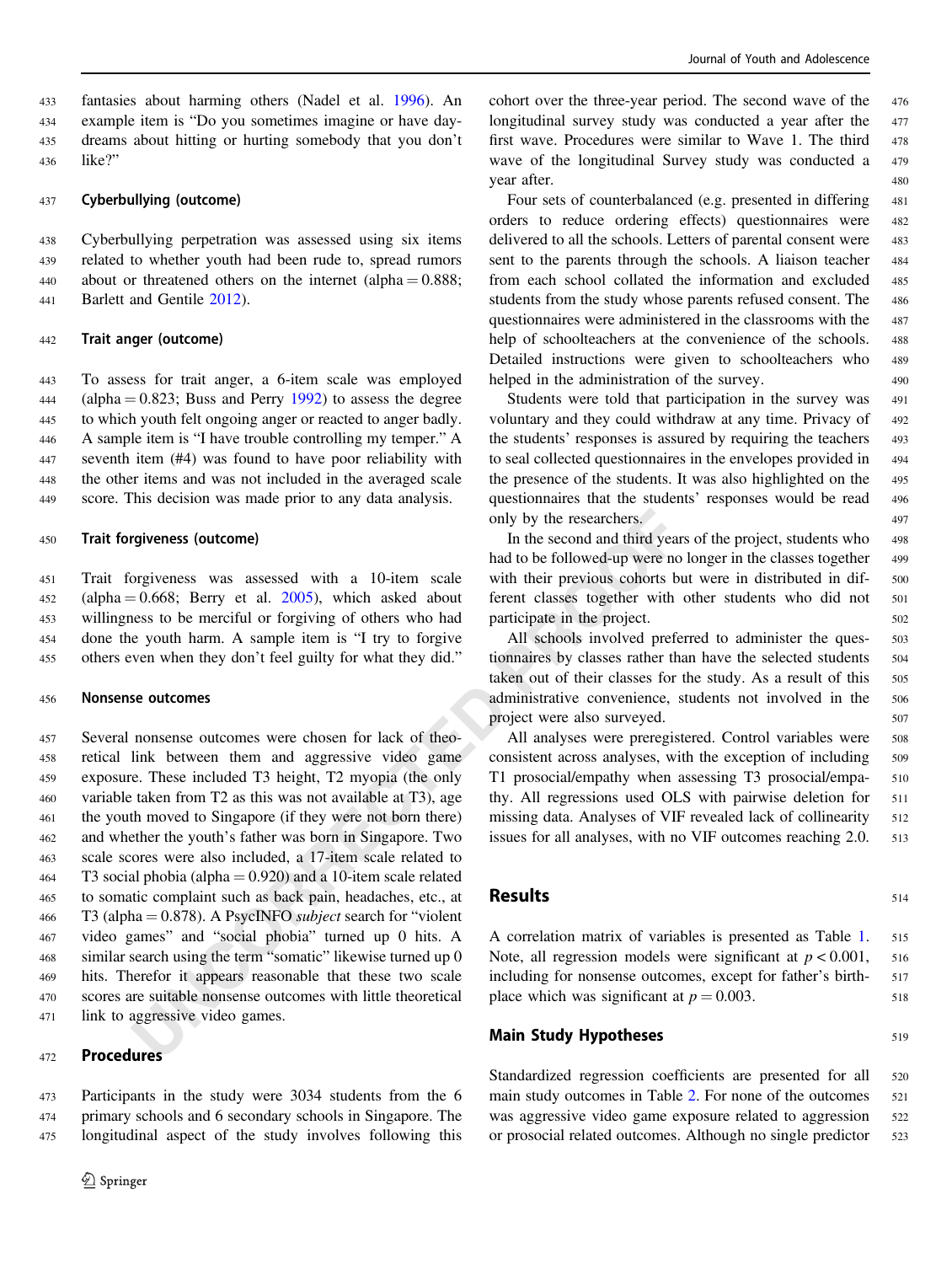| Table 1 Correlation matrix                                                                                                                                                                                                                                                                                                                                         |      |         |                                                                                         |         |                |         |         |          |                |             |          |         |             |         |         |         |          |                                             |
|--------------------------------------------------------------------------------------------------------------------------------------------------------------------------------------------------------------------------------------------------------------------------------------------------------------------------------------------------------------------|------|---------|-----------------------------------------------------------------------------------------|---------|----------------|---------|---------|----------|----------------|-------------|----------|---------|-------------|---------|---------|---------|----------|---------------------------------------------|
| Variable                                                                                                                                                                                                                                                                                                                                                           | Sex  | Age     | УE                                                                                      | TISC    | TINA           | TIPF    | TIIQ    | TIIC     | TIHA           | <b>TIPR</b> | T3PR     | T3PA    | <b>T3SA</b> | T3AF    | T3CY    | T3TA    | T3TF     | <b>AVG</b>                                  |
| Sex                                                                                                                                                                                                                                                                                                                                                                | 1.00 | $-0.01$ | $-0.17$                                                                                 | 0.02    | 0.10           | 0.02    | $-0.05$ | $-0.05$  | $-0.02$        | 0.19        | 0.15     | $-0.20$ | $-0.10$     | $-0.14$ | $-0.16$ | 0.04    | $-0.08$  | $-0.15$                                     |
| Age                                                                                                                                                                                                                                                                                                                                                                |      | 1.00    | $-0.21$                                                                                 | $-0.02$ | $-0.30$        | $-0.14$ | 0.18    | $0.18\,$ | $-0.14$        | $-0.22$     | $-0.23$  | 0.06    | 0.02        | $-0.01$ | 0.22    | $-0.02$ | $-0.01$  | 0.14                                        |
| МE                                                                                                                                                                                                                                                                                                                                                                 |      |         | 1.00                                                                                    | 0.01    | 0.07           | 0.05    | 0.03    | $-0.04$  | 0.03           | 0.02        | $0.02\,$ | 0.04    | 0.01        | $-0.01$ | $-0.02$ | $-0.02$ | 0.05     | $-0.01$                                     |
| TISC                                                                                                                                                                                                                                                                                                                                                               |      |         |                                                                                         | 1.00    | 0.19           | 0.27    | 0.04    | $-0.40$  | 0.16           | 0.29        | $0.18\,$ | $-0.20$ | $-0.16$     | $-0.20$ | $-0.12$ | $-0.27$ | 0.21     | $-0.03$                                     |
| $\mathbf{T} \mathbf{I} \mathbf{N} \mathbf{A}^a$                                                                                                                                                                                                                                                                                                                    |      |         |                                                                                         |         | $\overline{5}$ | 0.24    | $-0.01$ | $-0.24$  | 0.16           | 0.37        | 0.24     | $-0.20$ | $-0.17$     | $-0.13$ | $-0.22$ | $-0.10$ | 0.14     | $-0.13$                                     |
| $\ensuremath{\mathsf{T}}\xspace\ensuremath{\mathsf{I}}\xspace\ensuremath{\mathsf{P}}\xspace\ensuremath{\mathsf{F}}\xspace$                                                                                                                                                                                                                                         |      |         |                                                                                         |         |                | 00.1    | 0.08    | $-0.26$  | 0.10           | 0.42        | 0.26     | $-0.19$ | $-0.18$     | $-0.18$ | $-0.19$ | $-0.12$ | 0.19     | $-0.07$                                     |
| TIIQ                                                                                                                                                                                                                                                                                                                                                               |      |         |                                                                                         |         |                |         | 1.00    | $-0.01$  | $\overline{0}$ | 0.05        | 0.00     | $-0.02$ | $-0.05$     | $-0.04$ | 0.06    | $-0.04$ | $0.08\,$ | 0.04                                        |
| TIIC                                                                                                                                                                                                                                                                                                                                                               |      |         |                                                                                         |         |                |         |         | 1.00     | $-0.12$        | $-0.35$     | $-0.25$  | 0.23    | 0.23        | 0.21    | 0.19    | 0.20    | $-0.22$  |                                             |
| T1HA <sup>a</sup>                                                                                                                                                                                                                                                                                                                                                  |      |         |                                                                                         |         |                |         |         |          | 001            | 0.12        | 0.07     | $-0.10$ | $-0.13$     | $-0.12$ | $-0.04$ | $-0.10$ | 0.18     | $\begin{array}{c} 0.15 \\ 0.01 \end{array}$ |
| TIPR                                                                                                                                                                                                                                                                                                                                                               |      |         |                                                                                         |         |                |         |         |          |                | 00.1        | 0.42     | $-0.23$ | $-0.21$     | $-0.19$ | $-0.23$ | $-0.08$ | 0.21     | $-0.12$                                     |
| <b>T3PR</b>                                                                                                                                                                                                                                                                                                                                                        |      |         |                                                                                         |         |                |         |         |          |                |             | 00.1     | $-0.36$ | $-0.32$     | $-0.27$ | $-0.35$ | $-0.19$ | $-0.39$  | $-0.10$                                     |
| T3PA                                                                                                                                                                                                                                                                                                                                                               |      |         |                                                                                         |         |                |         |         |          |                |             |          | 001     | 0.72        | 0.54    | 0.43    | 0.38    | $-0.34$  | 0.10                                        |
| <b>T3SA</b>                                                                                                                                                                                                                                                                                                                                                        |      |         |                                                                                         |         |                |         |         |          |                |             |          |         | 1.00        | 0.54    | 0.38    | 0.33    | $-0.39$  | 0.07                                        |
| T3AF                                                                                                                                                                                                                                                                                                                                                               |      |         |                                                                                         |         |                |         |         |          |                |             |          |         |             | 1.00    | 0.33    | 0.37    | $-0.34$  | 0.07                                        |
| T3CY                                                                                                                                                                                                                                                                                                                                                               |      |         |                                                                                         |         |                |         |         |          |                |             |          |         |             |         | 00(1)   | 0.23    | $-0.24$  | 0.16                                        |
| T3TA                                                                                                                                                                                                                                                                                                                                                               |      |         |                                                                                         |         |                |         |         |          |                |             |          |         |             |         |         | 001     | $-0.36$  | $-0.02$                                     |
| T3TF                                                                                                                                                                                                                                                                                                                                                               |      |         |                                                                                         |         |                |         |         |          |                |             |          |         |             |         |         |         | 1.00     | $-0.01$                                     |
| <b>AVG</b>                                                                                                                                                                                                                                                                                                                                                         |      |         |                                                                                         |         |                |         |         |          |                |             |          |         |             |         |         |         |          | 00.1                                        |
| Sex Female Sex, ME Maternal Education, TISC Time 1 Self-Control, TIMA T1 NOBAGs, TIPF T1 Positive Family Environment, TIIQ T1 Ravens, TIIC T1 Impulse Control Problems, TIHA<br>Time 1 Hostile Attribution Bias, T1 PR T1 Prosocial T3PR T3 Prosocial, T3PA T3 Physical Aggression, T3SA T3 Social Aggression, T3AF T3 Aggressive Fantasies, T3CY T3 Cyberbullying |      |         |                                                                                         |         |                |         |         |          |                |             |          |         |             |         |         |         |          |                                             |
|                                                                                                                                                                                                                                                                                                                                                                    |      |         | 1371A T3 Trait Anger, T3TF T3 Trait Forgiveness, AVG Exposure to Aggressive Video Games |         |                |         |         |          |                |             |          |         |             |         |         |         |          |                                             |
| <sup>a</sup> Higher scores indicate less aggression                                                                                                                                                                                                                                                                                                                |      |         |                                                                                         |         |                |         |         |          |                |             |          |         |             |         |         |         |          |                                             |
|                                                                                                                                                                                                                                                                                                                                                                    |      |         |                                                                                         |         |                |         |         |          |                |             |          |         |             |         |         |         |          |                                             |
|                                                                                                                                                                                                                                                                                                                                                                    |      |         |                                                                                         |         |                |         |         |          |                |             |          |         |             |         |         |         |          |                                             |
|                                                                                                                                                                                                                                                                                                                                                                    |      |         |                                                                                         |         |                |         |         |          |                |             |          |         |             |         |         |         |          |                                             |

| Sex Female Sex, ME Maternal Education, TISC Time 1 Self-Control, TIMA T1 NOBAGs, TIPF T1 Positive Family Environment, TIIQ T1 Ravens, TIIC T1 Impulse Control Problems, TIHA               |  |
|--------------------------------------------------------------------------------------------------------------------------------------------------------------------------------------------|--|
| Time 1 Hostile Attribution Bias, <i>T1 PR</i> T1 Prosocial 73PR T3 Prosocial, 73PA T3 Physical Aggression, 73SA T3 Social Aggression, 73AF T3 Aggressive Fantasies, 73CY T3 Cyberbullying, |  |
| T3TA T3 Trait Anger, T3TF T3 Trait Forgiveness, AVG Exposure to Aggressive Video Games                                                                                                     |  |
| <sup>a</sup> Higher scores indicate less aggression                                                                                                                                        |  |

<span id="page-6-0"></span>Journal of Youth and Adolescence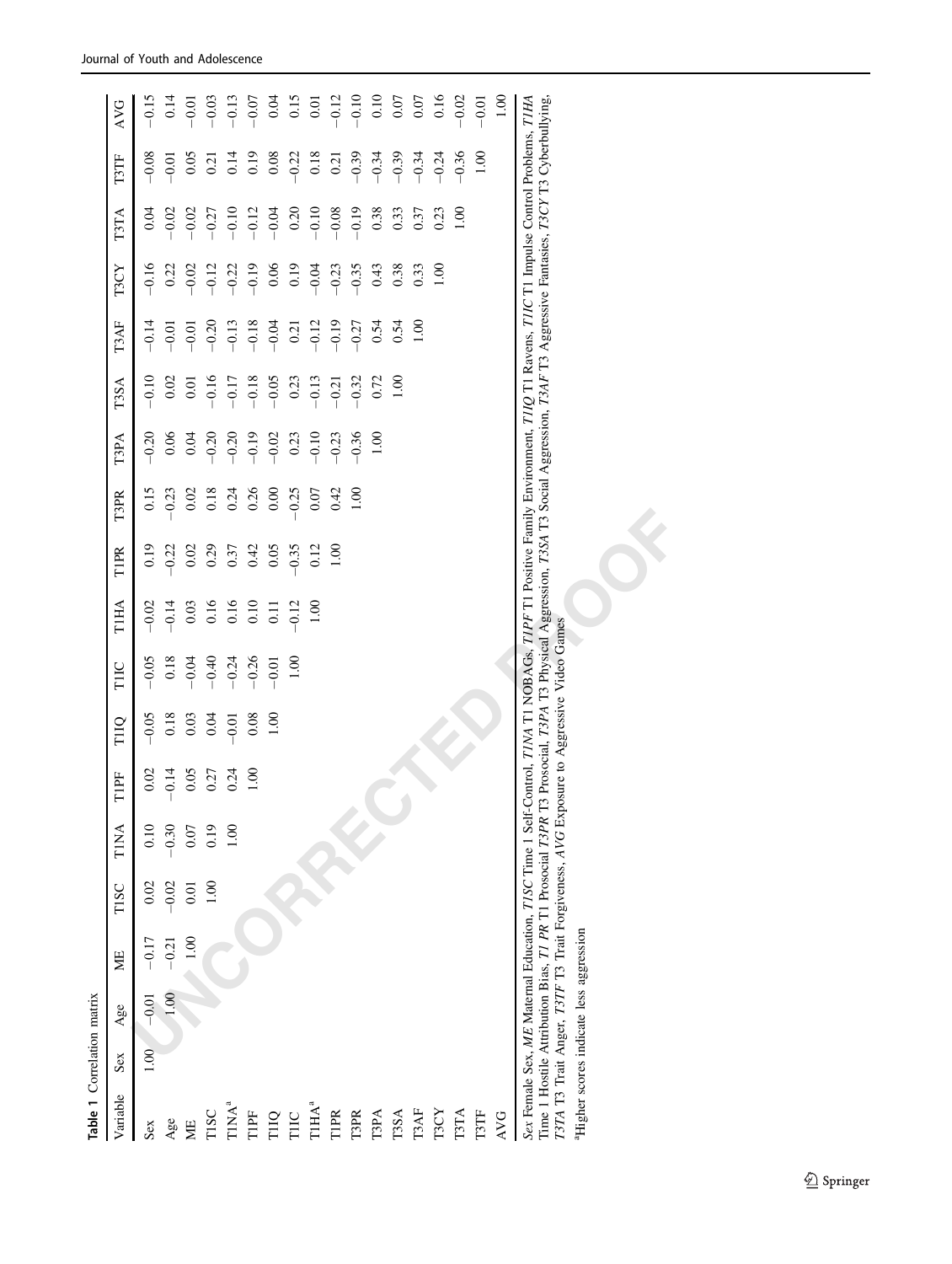<span id="page-7-0"></span> was significant across all outcomes, the most consistent predictors of outcomes included female sex (as a protective factor), positive family environment (as a protective factor) and initial problems with impulse control (as a risk factor). Prosocial behavior was also largely consistent across time. Results for nonsense outcomes are presented in Table 3. Surprisingly, exposure to aggressive video games was a significant predictor of earlier age moved to Singapore. As there is no theoretical reason for such a relationship, this highlights how statistically significant outcomes with even 533 non-trivial effects can sometimes be reported, which may be 534 over interpreted by scholars favoring their hypotheses. 535

The mean of the absolute value of effect sizes for <sup>536</sup> aggressive video game exposure on hypothesized outcomes 537 was  $r = 0.032$ . The mean of the absolute value of effect 538 sizes for nonsense variables was actually higher at  $r = 539$ 0.039. If the largest value for the nonsense outcomes is 540 removed this reduces the effect size for the nonsense <sup>541</sup>

| Predictor             |          |          |          |          | Prosocial PhysAgg SocAgg AggFantasies Cyberbullying Trait Anger |          | Trait<br>Forgiveness |
|-----------------------|----------|----------|----------|----------|-----------------------------------------------------------------|----------|----------------------|
| Female Sex            | 0.085    | $-0.172$ | $-0.081$ | $-0.127$ | $-0.124$                                                        | 0.048    | $-0.090$             |
| Age                   | $-0.134$ | $-0.005$ | $-0.042$ | $-0.061$ | 0.149                                                           | $-0.056$ | 0.029                |
| Mother's Ed           | $-0.013$ | 0.028    | 0.011    | $-0.027$ | 0.006                                                           | $-0.011$ | 0.015                |
| T1 Self<br>Control    | 0.030    | $-0.094$ | $-0.031$ | $-0.097$ | $-0.026$                                                        | $-0.206$ | 0.103                |
| T1 NOBAGs             | 0.035    | $-0.106$ | $-0.093$ | $-0.040$ | $-0.099$                                                        | $-0.042$ | 0.059                |
| T1<br>Family Env.     | 0.082    | $-0.091$ | $-0.103$ | $-0.110$ | $-0.112$                                                        | $-0.030$ | 0.106                |
| T1 Ravens             | 0.006    | $-0.018$ | $-0.028$ | $-0.014$ | 0.036                                                           | $-0.012$ | 0.048                |
| T1 Impulse<br>Control | $-0.073$ | 0.127    | 0.162    | 0.124    | 0.078                                                           | 0.116    | $-0.130$             |
| T1 Hostile<br>Attrib. | 0.033    | $-0.048$ | $-0.075$ | $-0.066$ | $-0.023$                                                        | $-0.035$ | 0.118                |
| T1 Prosocial          | 0.283    | n/a      | n/a      | n/a      | n/a                                                             | n/a      | n/a                  |
| AVG<br>Exposure       | $-0.009$ | 0.038    | 0.022    | 0.028    | 0.086                                                           | $-0.038$ | 0.005                |

|                                 | T1 Ravens                                                                                                                                                                                                                                                                                                                                                                                                                                           | 0.006     | $-0.018$     | $-0.028$ | $-0.014$ |                 | 0.036    | $-0.012$                                      | 0.048    |
|---------------------------------|-----------------------------------------------------------------------------------------------------------------------------------------------------------------------------------------------------------------------------------------------------------------------------------------------------------------------------------------------------------------------------------------------------------------------------------------------------|-----------|--------------|----------|----------|-----------------|----------|-----------------------------------------------|----------|
|                                 | T1 Impulse<br>Control                                                                                                                                                                                                                                                                                                                                                                                                                               | $-0.073$  | 0.127        | 0.162    |          | 0.124           | 0.078    | 0.116                                         | $-0.130$ |
|                                 | T1 Hostile<br>Attrib.                                                                                                                                                                                                                                                                                                                                                                                                                               | 0.033     | $-0.048$     | $-0.075$ | $-0.066$ |                 | $-0.023$ | $-0.035$                                      | 0.118    |
|                                 | T1 Prosocial                                                                                                                                                                                                                                                                                                                                                                                                                                        | 0.283     | n/a          | n/a      | n/a      | n/a             |          | n/a                                           | n/a      |
|                                 | <b>AVG</b><br>Exposure                                                                                                                                                                                                                                                                                                                                                                                                                              | $-0.009$  | 0.038        | 0.022    |          | 0.028           | 0.086    | $-0.038$                                      | 0.005    |
|                                 | For the NOBAGs and Hostile Attribution Bias measures, higher scores equal less aggressiveness. For<br>impulse control, higher values equal more impulse control problems. Bolded values are statistically<br>significant with a Bonferroni corrected alpha value of 0.007 adjusted for the seven regressions and also<br>meeting the $r = 0.10$ threshold for interpretation. All effect sizes reported are standardized regression<br>coefficients |           |              |          |          |                 |          |                                               |          |
| Nonsense variable<br>n outcomes | Predictor                                                                                                                                                                                                                                                                                                                                                                                                                                           | Singapore | Age Moved to |          | Height   |                 |          | W2Myopia Somatic Biofatherbirth Social Phobia |          |
|                                 | Female Sex                                                                                                                                                                                                                                                                                                                                                                                                                                          | 0.245     |              |          |          | $-0.139 -0.019$ | 0.071    | 0.061                                         | 0.029    |
|                                 | Age                                                                                                                                                                                                                                                                                                                                                                                                                                                 | 0.627     |              |          |          | $0.696 - 0.129$ | 0.088    | 0.037                                         | 0.029    |
|                                 | Mother's Ed                                                                                                                                                                                                                                                                                                                                                                                                                                         | 0.087     |              |          |          | $0.014 - 0.019$ | $-0.047$ | $-0.058$                                      | $-0.045$ |
|                                 | T1 Self Control                                                                                                                                                                                                                                                                                                                                                                                                                                     | 0.018     |              |          |          | $0.022 -0.027$  | $-0.089$ | $-0.007$                                      | $-0.070$ |
|                                 | <b>T1 NOBAGs</b>                                                                                                                                                                                                                                                                                                                                                                                                                                    | 0.034     |              |          | 0.007    | 0.010           | 0.027    | $-0.010$                                      | 0.037    |
|                                 | T1 Family Env.                                                                                                                                                                                                                                                                                                                                                                                                                                      | 0.057     |              |          | 0.021    | $-0.038$        | $-0.113$ | $-0.018$                                      | $-0.072$ |
|                                 | T1 Ravens                                                                                                                                                                                                                                                                                                                                                                                                                                           | $-0.061$  |              |          | 0.107    | $-0.068$        | $-0.008$ | $-0.006$                                      | 0.013    |
|                                 |                                                                                                                                                                                                                                                                                                                                                                                                                                                     |           |              |          |          |                 |          |                                               |          |
|                                 | T1 Impulse<br>Control                                                                                                                                                                                                                                                                                                                                                                                                                               | $-0.065$  |              |          |          | $-0.013 -0.038$ | 0.080    | 0.020                                         | 0.076    |
|                                 | T1 Hostile Attrib.                                                                                                                                                                                                                                                                                                                                                                                                                                  | 0.029     |              |          |          | $0.032 -0.044$  | $-0.003$ | 0.008                                         | $-0.033$ |

For the NOBAGs and Hostile Attribution Bias measures, higher scores equal less aggressiveness. For impulse control, higher values equal more impulse control problems. Bolded values are statistically significant with a Bonferroni corrected alpha value of 0.007 adjusted for the seven regressions and also meeting the  $r = 0.10$  threshold for interpretation. All effect sizes reported are standardized regression coefficients

Table 3 Nonsense variable regression outcomes

Table 2 Main hypotheses regression outcomes at T3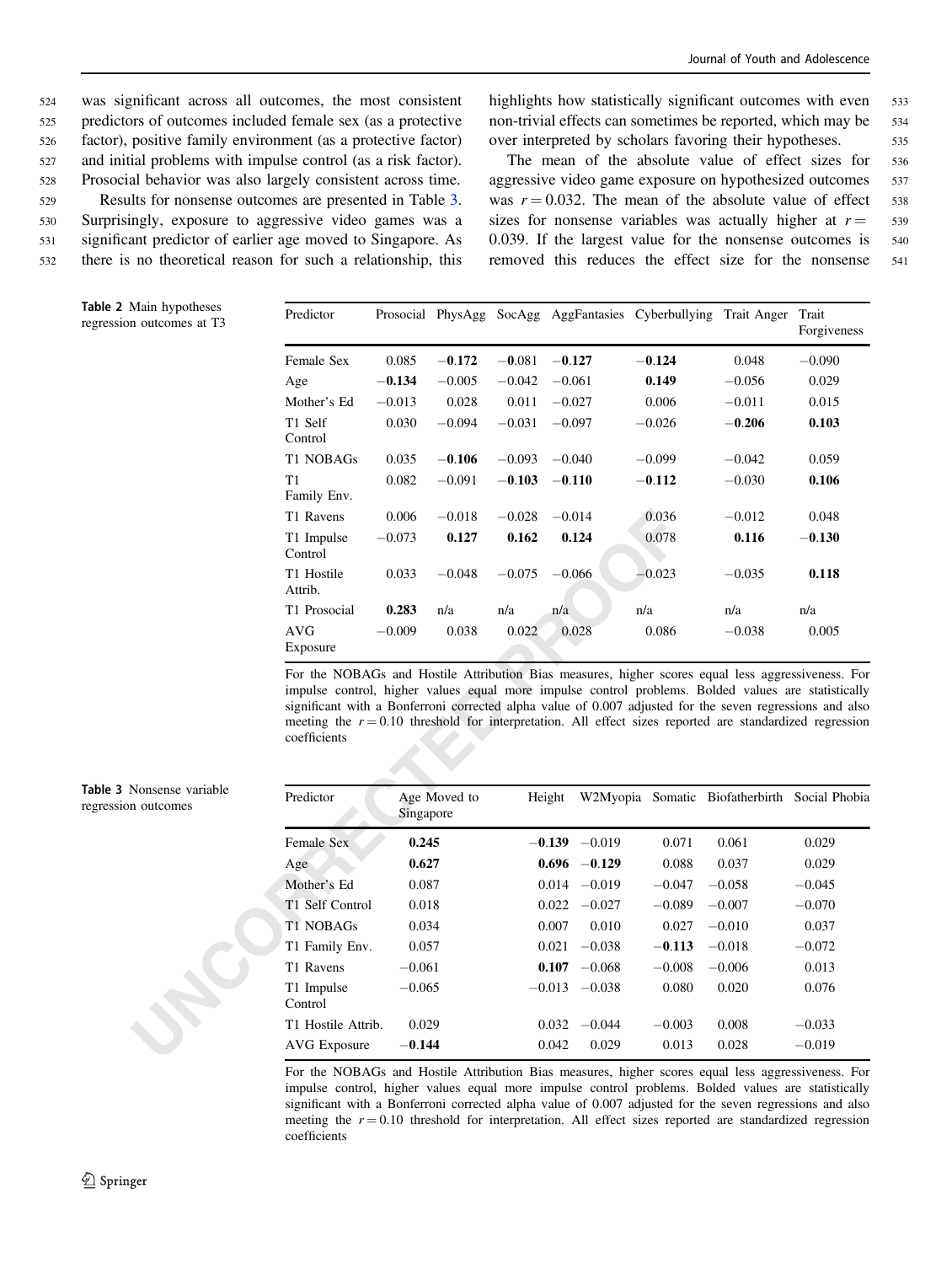542 variables to  $r = 0.022$ . However, eliminating the largest <sup>543</sup> value from the hypothesized outcomes likewise reduces the 544 mean effect size to  $r = 0.023$ . Thus, it appears likely that the <sup>545</sup> effect sizes for the hypothesized effects and nonsense <sup>546</sup> effects are equivalent in approximate value.

## <sup>547</sup> Exploratory Analysis not in Preregistration

 To examine for methods variance issues, all regressions were rerun with listwise deletion for missing data rather than pairwise. Results did not substantially change, sug- gesting that methods variance issues are not in play with the results. Effect sizes for some outcomes (such as cyberbul- lying) were slightly smaller for listwise deletion, but pair- wise deletion results are shown in the table, consistent with the preregistration.

 Another means by which to consider the practical value of a predictor is to examine how much of that predictor would be required to achieve a clinically observable effect in real life. Orben and Przybylski [\(2019b](#page-11-0)) pioneered this approach using screen time and mental health outcomes. In clinical work a clinically significant outcome is typically defined as approximate 1 SD above the mean (more gen- erously for the hypothesis a 0.5 SD threshold could also be applied). Then unstandardized regressions can potentially be used to calculate how much of the predictor variable is required to push the outcome variable to observable clinical significance.

work a clinically significant outcome is typically results suggest that it would ra<br>
as approximate 1SD above the mean (more gen-<br>
game play to produce elimical<br>
Or for the hypothesis a 0.5 SD threshold could also be exist This is only possible if the predictor variable itself exists in observable metrics such as time. Thus, Orben and Przybylski were able to calculate how many hours per day of screen time was required to create a clinically observable effect on mental health in youth. However, aggressive video game exposure as a combined measure of time and violent content does not really work effectively in this sense. Thus, a new variable was created using only M-rated (the highest rating for commercially sold games) games, calculating time spent playing M-rated games specifically. This allowed calculating a mean hours/day figure for such games. Phy- sical aggression was used as the main outcome, as this was likely the outcome of greatest interest. For this variable the 581 mean value was 1.524, on a range of 1 through 4 ( $SD =$  0.593). Thus, a 1 SD increase would be 2.117, whereas a 0.5 SD increase would be 1.821.

 The regression for the physical aggression outcome was then rerun replacing aggressive video game exposure with time spent (hours/day average) on M-rated video games. As with the preregistered regression, the result was non-588 significant for M-rated game use ( $\beta$  = 0.022). However, if non-significance is ignored and it is assumed that this effect size might nonetheless be meaningful, then the unstandar-591 dized regression coefficient ( $b = .022$ , SE = 0.023) can be used to calculate clinical significance. Thus, a daily hour spent on M-rated video games would result in an increase of 593 0.022 in the measure of physical aggression. By this metric 594 it would take 27 h/day of M-rated video game play to raise 595 aggression to a clinically observable level, assuming effects 596 were causal (13.5 h, for half a standard deviation). 597

## **Discussion** 598

Controversy continues regarding whether aggressive video 599 games contribute to aggression in real life. Neither indivi- 600 dual longitudinal studies, nor meta-analysis have come to a 601 conclusion regarding whether real-life effects exist. In some 602 case, undue flexibility in analytic methods may have created 603 false positive results (Przybylski and Weinstein [2019\)](#page-12-0). To 604 assess for this, the current article examined data from a large 605 longitudinal study of youth in Singapore using preregistra- 606 tion and standardized measures. Current results found that 607 aggressive video game exposure was not linked to either 608 aggressive behavior or prosocial behavior two years later 609 among youth. Regarding clinical significance, current <sup>610</sup> results suggest that it would require more hours of M-rated 611 game play to produce clinically significant aggression than 612 exist in a day. Therefore, data from this study do not suggest 613 that aggressive video games contribute to real-world <sup>614</sup> aggression. 615

These results fit with numerous other recent longitudinal 616 analyses (e.g. Breuer et al.  $2015$ ; Lobel et al.  $2017$ ; von 617 Salisch et al.  $2011$ ) that have found no long-term predictive 618 relationship between aggressive video games and future 619 aggression in youth. To the extent that youth aggression is 620 multi-determined, aggressive video game exposure does not 621 appear to be one of the risk factors for such outcomes. <sup>622</sup> Quote such as "Violent video games are just one risk factor. 623 They're not the biggest, and they're not the smallest. <sup>624</sup> They're right in the middle, with kind of the same effect 625 size as coming from a broken home," (Gentile, quote in 626 Almendraia 2014) appear to be entirely incorrect. Aggres- 627 sive video game playing does not appear to be a risk factor 628 for future youth aggression at all and certainly should not be  $629$ compared to the influence of broken homes. It is argued that 630 researchers need to be far more cautious in communicating 631 longitudinal effects for aggressive video games to the 632 general public. Overall, evidence does not appear to support 633 such a link. The current study not only adds to this evidence 634 but reanalyzes evidence that sometimes was used to support 635 such claims. With preregistration and proper controls, it is 636 clear that the Singapore dataset should not be considered 637 evidentiary in support of long-term aggressive video game 638 influences on youth. Given few longitudinal studies provide 639 effect sizes above  $r = 0.10$  for any form of deleterious 640 effect, claims for long-term harms from aggressive video 641 game exposure have simply not been substantiated. 642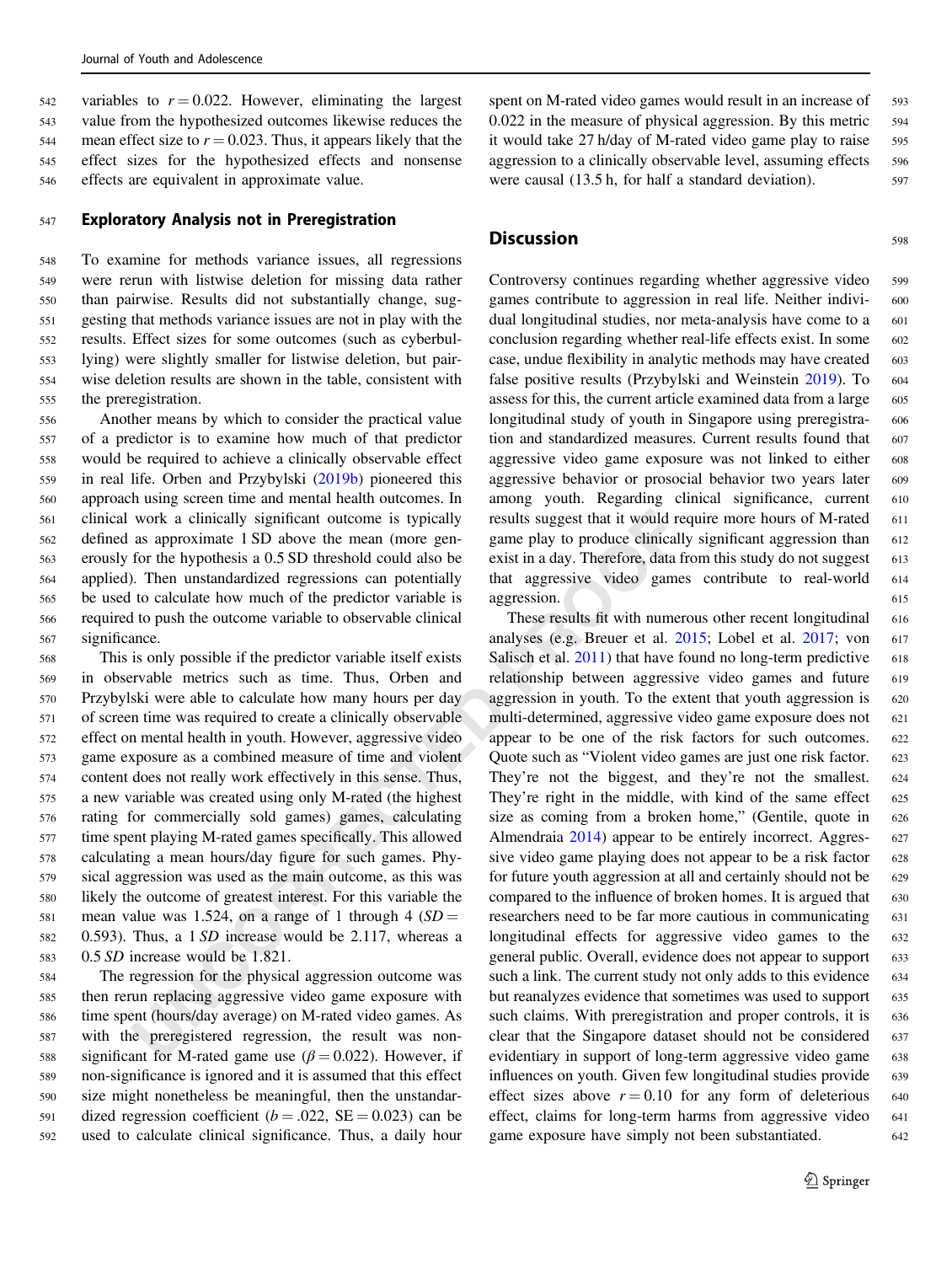The current analyses have several implications. The first is for meta-analyses. Most meta-analyses compile effect sizes from reported articles under the assumption that the reported effect sizes are reasonably accurate and repre- sentative of population effect sizes. However, as indicated above, flexibility in methods and unstandardized assess- ments may cause spuriously high effect size estimates (Przybylski and Weinstein [2019\)](#page-12-0) causing errors in meta- analysis. Recent preregistered studies of aggressive video game effects of which there are perhaps half a dozen have generally not found evidence for negative effects (e.g. McCarthy et al. [2016;](#page-11-0) Przbylski and Weinstein [2019,](#page-12-0) although see Ivory et al. [2017](#page-11-0) for one high-quality excep- tion). Thus, most extant meta-analyses may be compound- ing the issue of spurious effects reported in individual <sup>658</sup> studies.

al significance is likely to cause spurious inter-<br>policies that are aimed at r<br>of trivial effects. In the current analysis, the effect<br>*Uncertaines* are a moreous reading non-<br>or arguessive video games are any positive The second issue comes regarding the interpretation of potentially trivial effects. In many studies, including this 661 one, effect sizes reported are below  $r = 0.10$ . Nonetheless, with large sample sizes, these may become statistically significant. The current analysis suggests that relying on statistical significance is likely to cause spurious inter- pretation of trivial effects. In the current analysis, the effect sizes for aggressive video game exposure predicting non- sense outcomes was equivalent to that for predicting aggression or prosocial outcomes. Similar results have been found in other studies which have examined this issue (e.g. Orben and Przybylski 2019b). These findings support the concern that the risk for Type I error results in large samples with small effect sizes is intolerably high, often resulting in misinterpretation of findings that do not, in fact, provide evidence for study hypotheses. Given that many such out- comes will have p-values much lower than .05, it is possible that traditional publication bias practices may have diffi- culty detecting spurious outcomes, even if they are the result of questionable researcher practices as has been noted for previous articles using this dataset (Przybylski and Weinstein 2019). Thus, the current article supports Orben and Przybylski (2019a) in recommending against inter-682 preting effect sizes below  $r = 0.10$  at least in this domain.

 It is worth noting some of the predictors that were sig- nificant. Both female gender as well as positive family environment were protective factors whereas impulse con- trol problems were risk factors for negative outcomes. Thus, public policies that aim toward strengthening families as well as increase youth impulse control are likely to be more productive than those that target video games.

## <sup>690</sup> Developmental Implications

<sup>691</sup> Much of the previous few decades of scholarship have <sup>692</sup> evolved with a tacit understanding that children act as <sup>693</sup> passive imitators, with little distinction in their modeling between real-life and fictional events. This has led to 694 sometimes sweeping conclusions about the harmfulness of a 695 variety of media experiences, not limited to violent content. <sup>696</sup> Perhaps most notable related to video games was the APA's 697 recent (2015) resolution connecting aggressive video games 698 to aggression in real life (though not violent crime.) <sup>699</sup>

Increasingly, however, research, particularly that which <sup>700</sup> is preregistered and standardized, has had difficulty finding 701 evidence that exposure to fictional media and aggressive 702 video games specifically is connected to the development of 703 more aggressive profiles among youth. These newer results 704 suggest that media experiences for youth may be more 705 nuanced and complex than simply connecting "naughty" 706 media to negative outcomes. The current study joins this 707 expanding pool of research in suggesting that resolutions 708 such as that by the APA are not consistent with the 709 cumulative pool of preregistered studies using standardized 710 measures (e.g. Przybylski and Weinstein [2019\)](#page-12-0). Or put 711 simply, the APA resolution on aggressive video games does 712 not reflect current science. 713

This has important implications for policy insofar as that 714 policies that are aimed at reducing youth exposure to <sup>715</sup> aggressive video games are unlikely to result in positive <sup>716</sup> developmental. However, such policies may come with 717 significant costs, including restrictions on freedom of 718 speech, limiting youth creative experiences, stigmatizing 719 the use of games in education, and stigmatizing gaming as a 720 hobby and gamers as a community. With little evidence to 721 suggest that policies geared toward reducing aggressive 722 video game exposure are likely to have positive practical 723 outcomes, such policy efforts are not recommended in the <sup>724</sup> future. The contract of the contract of the contract of the contract of the contract of the contract of the contract of the contract of the contract of the contract of the contract of the contract of the contract of the co

## **Limitations** 726

As with all studies, ours has limitations. All measures were 727 youth self-report. Self-report measures are not always fully <sup>728</sup> reliable and can be subject to single-responder bias. Further 729 studies using multiple responders would be desirable. Data <sup>730</sup> in the current study is correlation and no causal attributions 731 can be made. Lastly, determining a valid measure of <sup>732</sup> aggressive video game exposure based on self-report can <sup>733</sup> tend to be difficult. Here the current study used a standar- <sup>734</sup> dized and replicable approach which is an improvement 735 upon some previous approaches. However, quantifying <sup>736</sup> aggressive video game exposure by using time spend on <sup>737</sup> multiple games can cause some measurement error.  $\frac{738}{2}$ 

## **Conclusion** 739

The issue of the impact of aggressive video games on youth 740 aggression continues to be debated. There appears to be <sup>741</sup>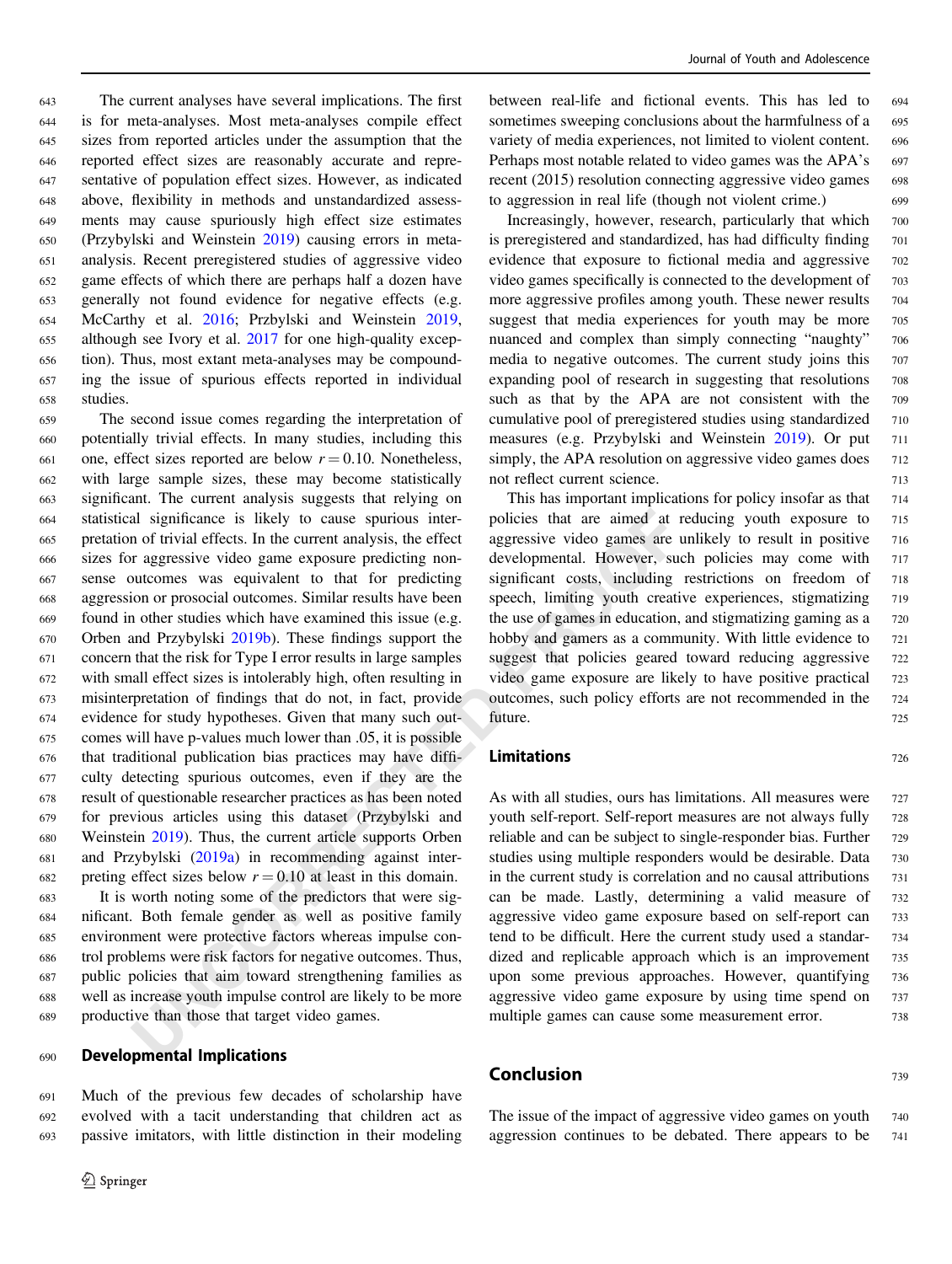<span id="page-10-0"></span> some confusion among scholars (e.g. Prescott et al. [2018\)](#page-11-0) regarding whether current evidence supports long-term links between aggressive video games and youth aggres- sion, despite most longitudinal studies failing to demon- strate robust results. The current article presents a preregistered, standardized assessment of aggressive video game effects using a large sample of Singapore youth. Results indicate that using a standardized measurement approach that was preregistered, this dataset does not sup- port the hypothesis that aggressive video games are a risk factor for aggression in youth. Given some previous issues with researcher degrees of freedom in previous reports (see Przybylski and Weinstein [2019\)](#page-12-0) for discussion, it is recommended that the current reported effect sizes be used to represent this dataset. The current analyses contribute to a growing number of studies that call into question whether aggressive video games function as a meaningful predictor of aggressive or prosocial behavior. It is hoped that this data furthers the ongoing debate on this issue.

or the manuscript; CKJ, V. Conceived of the study, was considering the ending and convented attact of the manuscript. All authors read and the final manuscript and a more original grant, conducted tata collate original sta Author Contributions C.J.F. performed the data analyses and co-wrote the draft of the manuscript; C.K.J.W. conceived of the study, was co- PI on the original grant, conducted data collection and statistical analyses, and cowrote the draft of the manuscript. All authors read and approved the final manuscript.

766 Funding This project is supported by the Ministry of Education, 767 Singapore and Media Development Authority (Project #EPI/06AK).

768 Data Sharing and Declaration Data are available from the second 769 author upon reasonable request.

#### <sup>770</sup> Compliance with Ethical Standards

- <sup>771</sup> Conflict of Interest The authors have no conflicts of interest, real or 772 imagined, to declare.
- 773 Ethical Approval All procedures described within were approved by 774 local IRB.
- 775 Informed Consent Youth and their parents were provided with 776 informed consent about the survey and its basic nature as part of the 777 panel recruitment.
- 778 Publisher's note: Springer Nature remains neutral with regard to <sup>779</sup> jurisdictional claims in published maps and institutional affiliations.

## <sup>780</sup> References

- 781 Almendraia, A. (2014). It's not the video games that are making you 782 angry, you're just bad at them. Huffington Post. http:// <sup>783</sup> huffingtonpost.healthdogs.com/2014/04/08/violent-video-games\_ 784 [n\\_5112981.html.](http://huffingtonpost.healthdogs.com/2014/04/08/violent-video-games_n_5112981.html)
- 785 American Psychological Association. (2015). Resolution on violent 786 video games. [https://www.apa.org/about/policy/violent-video-ga](https://www.apa.org/about/policy/violent-video-games.aspx) 787 [mes.aspx.](https://www.apa.org/about/policy/violent-video-games.aspx)
- Anderson., C., Ihori, N., Bushman, B. J., Rothstein, H. R., Shibuya, 788 A., Swing, E. L., Sakamoto, A., & Saleem, M. (2010). Violent 789 video game effects on aggression, empathy, and prosocial beha- 790 vior in eastern and western countries: a meta-analytic review. 791 Psychological Bulletin, 136(2), 151–173. 792
- Australian Government, Attorney General's Department. (2010). Lit- 793 erature review on the impact of playing violent video games on  $\frac{794}{795}$  Q aggression. Commonwealth of Australia.
- Barlett, C. P., & Gentile, D. A. (2012). Attacking others online: the 796 formation of cyberbullying in late adolescence. Psychology of 797 Popular Media Culture, 1(2), 123.
- Brown v EMA. (2011). [http://www.supremecourt.gov/opinions/10pdf/](http://www.supremecourt.gov/opinions/10pdf/08-1448.pdf) 799 [08-1448.pdf.](http://www.supremecourt.gov/opinions/10pdf/08-1448.pdf) 800
- Beerthuizen, M. G. C. J., Weijters, G., & van der Laan, A. M. (2017). 801 The release of grand theft auto V and registered juvenile crime in 802 the Netherlands. European Journal of Criminology, 14(6), 803 751–765. [https://doi.org/10.1177/1477370817717070.](https://doi.org/10.1177/1477370817717070) 804
- Berry, J. W., Worthington, E. L., O'Connor, L. E., Parrott, L., & 805 Wade, N. G. (2005). Forgivingness, vengeful rumination, and 806 affective traits. Journal of Personality, 73(1), 183-226. 807
- Breuer, J., Vogelgesang, J., Quandt, T., & Festl, R. (2015). Violent 808 video games and physical aggression: evidence for a selection 809 effect among adolescents. Psychology of Popular Media Culture, 810 4(4), 305–328. [https://doi.org/10.1037/ppm0000035.](https://doi.org/10.1037/ppm0000035) 811
- Busching, R., Gentile, D. A., Krahé, B., Möller, I., Khoo, A., Walsh, 812 D. A., & Anderson, C. A. (2013). Testing the reliability and 813 validity of different measures of violent video game use in the 814 United States, Singapore, and Germany. Psychology of Popular 815 Media Culture. <https://doi.org/10.1037/ppm0000004>. 816
- Bushman, B. J., Gollwitzer, M., & Cruz, C. (2015). There is broad 817 consensus: media researchers agree that violent media increase 818 aggression in children, and pediatricians and parents concur. 819 Psychology of Popular Media Culture, 4(3), 200–214. [https://doi.](https://doi.org/10.1037/ppm0000046) 820 org/10.1037/ppm0000046. 821
- Buss, A., & Perry, M. (1992). The aggression questionnaire. Journal 822 of Personality and Social Psychology, 63(3), 452–459. 823
- Cheung, P. C., Ma, H. K., & Shek, D. T. L. (1998). Conceptions of 824 success: their correlates with prosocial orientation and behaviour 825 in Chinese adolescents. Journal of Adolescence, 21(1), 31–42. 826 <https://doi.org/10.1006/jado.1997.0127>. 827
- Copenhaver, A. (2015). Violent video game legislation as pseudo- 828 agenda. Criminal Justice Studies: A Critical Journal of Crime, 829 Law and Society, 28(2), 170–185. [https://doi.org/10.1080/](https://doi.org/10.1080/1478601X.2014.966474) 830 1478601X.2014.966474. 831
- Crick, N. R. (1995). Relational aggression: the role of intent attribu- 832 tions, feelings of distress, and provocation type. Development and 833 Psychopathology, 7(2), 313–322. [https://doi.org/10.1017/](https://doi.org/10.1017/S0954579400006520) 834 S0954579400006520. 835
- DeCamp, W. (2015). Impersonal agencies of communication: com- 836 paring the effects of video games and other risk factors on vio- 837 lence. Psychology of Popular Media Culture, 4(4), 296–304. 838 <https://doi.org/10.1037/ppm0000037>. 839
- Elson, M., Ferguson, C. J., Gregerson, M., Hogg, J. L., Ivory, J., 840 Klisanin, D., Markey, P. M., Nichols, D., Siddiqui, S., & Wilson, 841 J. (2019). Do policy statements on media effects faithfully 842 represent the science? Advances in Methods and Practices in 843 Psychological Science.(in press). 844
- Elson, M., Mohseni, M. R., Breuer, J., Scharkow, M., & Quandt, T. 845 (2014). Press CRTT to measure aggressive behavior: the 846 unstandardized use of the competitive reaction time task in 847 aggression research. Psychological Assessment, 26, 419–432. 848 [https://doi.org/10.1037/a0035569.](https://doi.org/10.1037/a0035569) 849
- Etchells, P., & Chambers, C. (2014). Violent video games research: 850 consensus or confusion? The Guardian. [http://www.theguardian.](http://www.theguardian.com/science/head-quarters/2014/oct/10/violent-video-games-research-consensus-or-confusion) 851 [com/science/head-quarters/2014/oct/10/violent-video-games-](http://www.theguardian.com/science/head-quarters/2014/oct/10/violent-video-games-research-consensus-or-confusion) 852 [research-consensus-or-confusion.](http://www.theguardian.com/science/head-quarters/2014/oct/10/violent-video-games-research-consensus-or-confusion) 853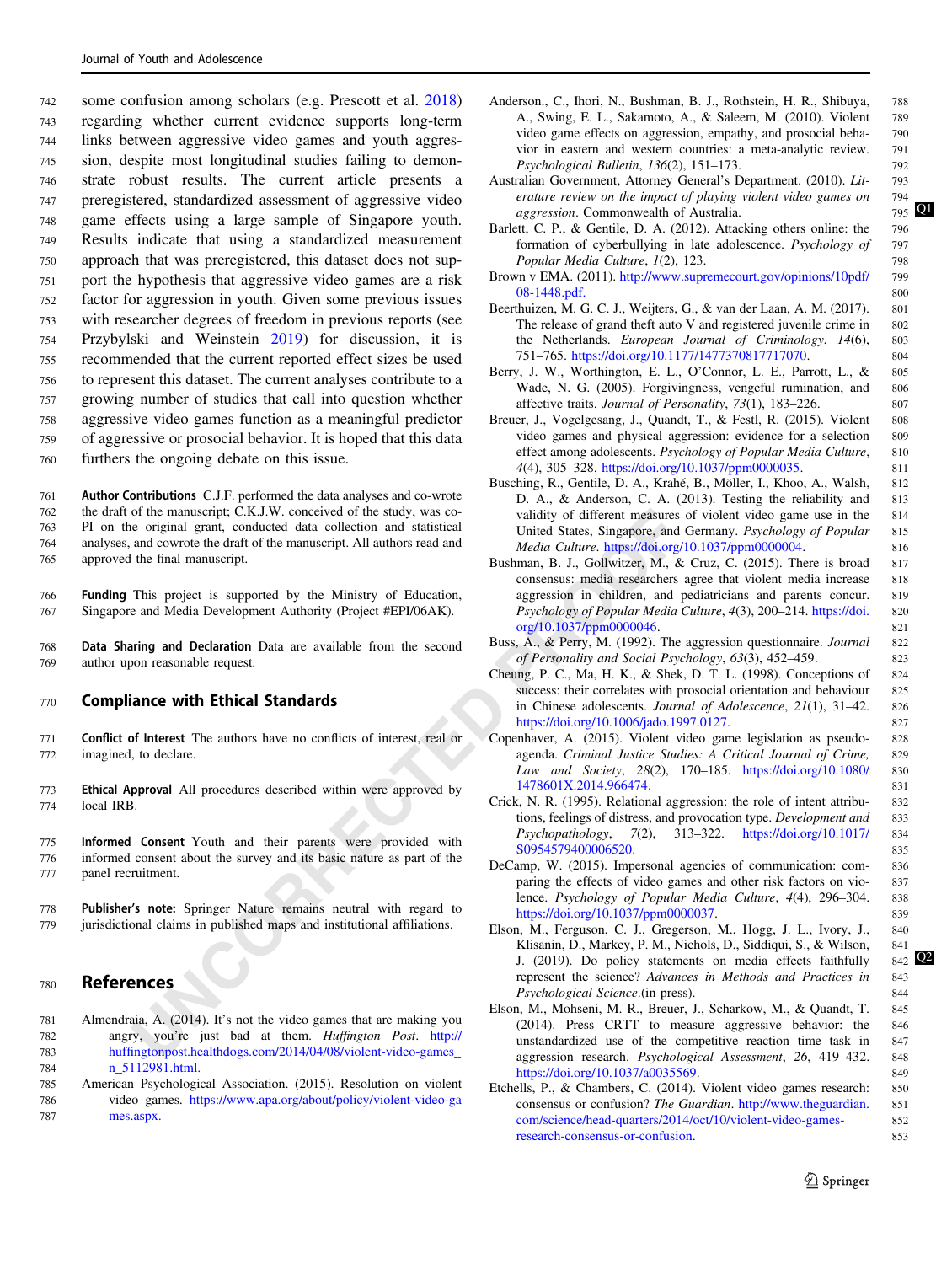- <span id="page-11-0"></span>854 Federal Commission on School Safety. (2018). Final report of the 855 Federal Commission on School Safety. Washington, DC: US 856 Department of Education.
- 857 Ferguson, C. J. (2015a). Do angry birds make for angry children? A <sup>858</sup> meta-analysis of video game influences on children's and ado-859 lescents' aggression, mental health, prosocial behavior, and aca-860 demic performance. Perspectives on Psychological Science, 10 861 (5), 646–666.
- 862 Ferguson, C. J. (2015b). Pay no attention to that data behind the 863 curtain: on angry birds, happy children, scholarly squabbles, 864 publication bias and why betas rule metas. Perspectives on Psy-865 chological Science, 10, 683–691.
- 866 Ferguson, C. J. (2011). Video games and youth violence: a prospective 867 analysis in adolescents. Journal of Youth and Adolescence, 40(4), 868 377–391.
- 869 Ferguson, C. J., & Beaver, K. M. (2009). Natural born killers: the 870 genetic origins of extreme violence. Aggression and Violent 871 Behavior, 14(5), 286-294.
- 872 Ferguson, C. J., & Colwell, J. (2017). Understanding why scholars <sup>873</sup> hold different views on the influences of video games on public 874 health. Journal of Communication, 67(3), 305–327.
- 875 Furuya-Kanamori, F., & Doi, S. (2016). Angry birds, angry children 876 and angry meta-analysts. Perspectives on Psychological Science,  $11(3), 408-414.$
- 878 Gelman, A., & Loken, E. (2013). The garden of forking paths: why 879 multiple comparisons can be a problem, even when there is no <sup>880</sup> "fishing expedition" or "p-hacking" and the research hypothesis 881 was posited ahead of time. http://www.stat.columbia.edu/~gelma 882 [n/research/unpublished/p\\_hacking.pdf.](http://www.stat.columbia.edu/~gelman/research/unpublished/p_hacking.pdf)
- 883 Gentile, D. A., Anderson, C. A., Yukawa, S., Saleem, M., Lim, K. M., 884 Shibuya, A., & Sakamoto, A. (2009). The effects of prosocial 885 video games on prosocial behaviors: international evidence from 886 correlational, longitudinal, and experimental studies. Personality 887 and Social Psychology Bulletin, 35, 752–763.
- 888 Gentile, D. A., Choo, H., Liau, A., Sim, T., Li, D., Fung, D., & Khoo, 889 A. (2011). Pathological video game use among youths: a two-890 year longitudinal study. Pediatrics, 127(2), e319–e329. https:// 891 [doi.org/10.1542/peds.2010-1353](https://doi.org/10.1542/peds.2010-1353).
- ing expedition Tor "p-hacking" and the research hypothesis<br>
posited ahead [O](https://doi.org/10.1037/bul0000074)r time. http://www.stat.columbine.du/~gelma McCarthy, R. J. Coley, S. L., Wag<br>
posited ahead Or time. Http://www.stat.columbine.du/~gelma McCarthy, 892 Gentile, D., Li, D., Khoo, A., Prot, S., & Anderson, C. (2014). 893 Mediators and moderators of long-term effects of violent video [Q3](#page-13-0) 894 games on aggressive behavior practice, thinking, and action. 895 JAMA Pediatrics. https://doi.org/10.1001/jamapediatrics.2014. 896 [63](https://doi.org/10.1001/jamapediatrics.2014.63).
	- 897 Glezer, H. (1984). Antecedents and correlates of marriage and family 898 attitudes in young Australian men and women. In Proceedings of 899 the XXth international committee on family research seminar 900 conference on social change and family policies (Vol 1, pp 901 201–255). Melbourne: Australian Institute of Family Studies.
	- 902 Hampton, A. S., Drabick, D. A. G., & Steinberg, L. (2014). Does IQ 903 moderate the relation between psychopathy and juvenile offend-904 ing? Law and Human Behavior, 38(1), 23–33.
	- 905 Hilgard, J., Engelhardt, C. R., & Rouder, J. N. (2017). Overstated 906 evidence for short-term effects of violent games on affect and 907 behavior: a reanalysis of Anderson et al. (2010). Psychological 908 Bulletin, 143(7), 757–774. https://doi.org/10.1037/bul0000074.
	- 909 Huesmann, L. R., & Guerra, N. G. (1997). Children's normative 910 beliefs about aggression and aggressive behavior. Journal of 911 Personality and Social Psychology, 72(2), 408-419. https://doi. 912 [org/10.1037/0022-3514.72.2.408.](https://doi.org/10.1037/0022-3514.72.2.408)
	- 913 Ivory, A. H., Ivory, J. D., & Lanier, M. (2017). Video game use as risk 914 exposure, protective incapacitation, or inconsequential activity 915 among university students: comparing approaches in a unique 916 risk environment. Journal of Media Psychology: Theories, 917 Methods, and Applications, 29(1), 42–53. [https://doi.org/10.](https://doi.org/10.1027/1864-1105/a000210) 918 [1027/1864-1105/a000210](https://doi.org/10.1027/1864-1105/a000210).
- Ivory, J. D., Markey, P. M., Elson, M., Colwell, J., Ferguson, C. J., 919 Griffiths, M. D., & Williams, K. D. (2015). Manufacturing con- <sup>920</sup> sensus in a diverse field of scholarly opinions: a comment on 921 Bushman, Gollwitzer, and Cruz (2015). Psychology of Popular 922 Media Culture, 4(3), 222–229. [https://doi.org/10.1037/](https://doi.org/10.1037/ppm0000056) 923 [ppm0000056.](https://doi.org/10.1037/ppm0000056) 924
- Jambroes, T., Jansen, L. M. C., v.d. Ven, P. M., Claassen, T., Glennon, 925 J. C., Vermeiren, R. R. J. M., & Popma, A. (2018). Dimensions 926 of psychopathy in relation to proactive and reactive aggression: 927 does intelligence matter? Personality and Individual Differences, 928 129, 76–82. [https://doi.org/10.1016/j.paid.2018.03.001.](https://doi.org/10.1016/j.paid.2018.03.001) 929
- Liau, A. K., Tan, Chow, D., Tan, T. K., & Konrad, S. (2011). 930 Development and validation of the personal strengths inventory 931 using exploratory and confirmatory factor analyses. Journal of 932 Psychoeducational Assessment, 29(1), 14–26. 933
- Linder, J. R., Crick, N. R., & Collins, W. A. (2002). Relational 934 aggression and victimization in young adults' romantic relation- 935 ships: associations with perceptions of parent, peer, and romantic 936 relationship quality. Social Development, 11(1), 69–86. [https://](https://doi.org/10.1111/1467-9507.00187) 937 [doi.org/10.1111/1467-9507.00187](https://doi.org/10.1111/1467-9507.00187).
- Lobel, A., Engels, R. C. M. E., Stone, L. L., Burk, W. J., & Granic, I. 939 (2017). Video gaming and children's psychosocial wellbeing: a 940 longitudinal study. Journal of Youth and Adolescence, 46(4), 941 884–897. <https://doi.org/10.1007/s10964-017-0646-z>. 942
- Markey, P. M., Markey, C. N., & French, J. E. (2015). Violent video 943 games and real-world violence: rhetoric versus data. Psychology 944 of Popular Media Culture, 4(4), 277–295. 945
- McCarthy, R. J., Coley, S. L., Wagner, M. F., Zengel, B., & Basham, 946 A. (2016). Does playing video games with violent content tem- 947 porarily increase aggressive inclinations? A pre-registered 948 experimental study. Journal of Experimental Social Psychology, 949 67, 13–19. <https://doi.org/10.1016/j.jesp.2015.10.009>. 950
- McCarthy, R. J., & Elson, M. (2018). A conceptual review of lab- 951 based aggression paradigms. Collabra: Psychology, 4(1), 4 952 <https://doi.org/10.1525/collabra.104>. 953
- Morales, J. R. & Crick, N. R. (1998). Self-report measure of aggres- 954 sion and victimization. Unpublished measure. 955
- Nadel, H., Spellman, M., Alvarez-Canino, T., Lausell-Bryant, L., & 956 Landsberg, G. (1996). The cycle of violence and victimization: a 957 study of the school-based intervention of a multidisciplinary 958 youth violence-prevention program. American Journal of Pre- 959 ventive Medicine, 12(5, Suppl), 109–119. 960
- Olson, C. K. (2010). Children's motivations for video game play in the 961 context of normal development. Review of General Psychology, 962 14(2), 180–187. [https://doi.org/10.1037/a0018984.](https://doi.org/10.1037/a0018984) 963
- Olson, C. K., Kutner, L. A., Warner, D. E., Almerigi, J. B., Baer, L., 964 Nicholi, II, A. M., & Beresin, E. V. (2007). Factors correlated 965 with violent video game use by adolescent boys and girls. 966 Journal of Adolescent Health, 41(1), 77-83. [https://doi.org/10.](https://doi.org/10.1016/j.jadohealth.2007.01.001) 967 1016/j.jadohealth.2007.01.001. 968
- Orben, A.,  $\&$  Przybylski, A. (2019a). Screens, teens, and psycholo- 969  $\mathbb{Q}^4$ gical well-being: evidence from three time-use-diary studies. 970 Psychological Science. 971
- Orben, A., & Przybylski, A. (2019b). The association between ado- 972 lescent well-being and digital technology use. Nature: Human 973 Behavior, 3(2), 173–182. 974
- Prescott, A. T., Sargent, J. D., & Hull, J. G. (2018). Metaanalysis of 975 the relationship between violent video game play and physical 976 aggression over time. Proceedings of the National Academy of 977 Sciences of the United States of America, 115(40), 9882-9888. 978 <https://doi.org/10.1073/pnas.1611617114>. 979
- Prot, S., Gentile, D. A., Anderson, C. A., Suzuki, K., Swing, E., Lim, 980 K. M., & Lam, B. P. (2014). Long-term relations among 981 prosocial-media use, empathy, and prosocial behavior. Psycho- 982 logical Science, 25(2), 358–368. 983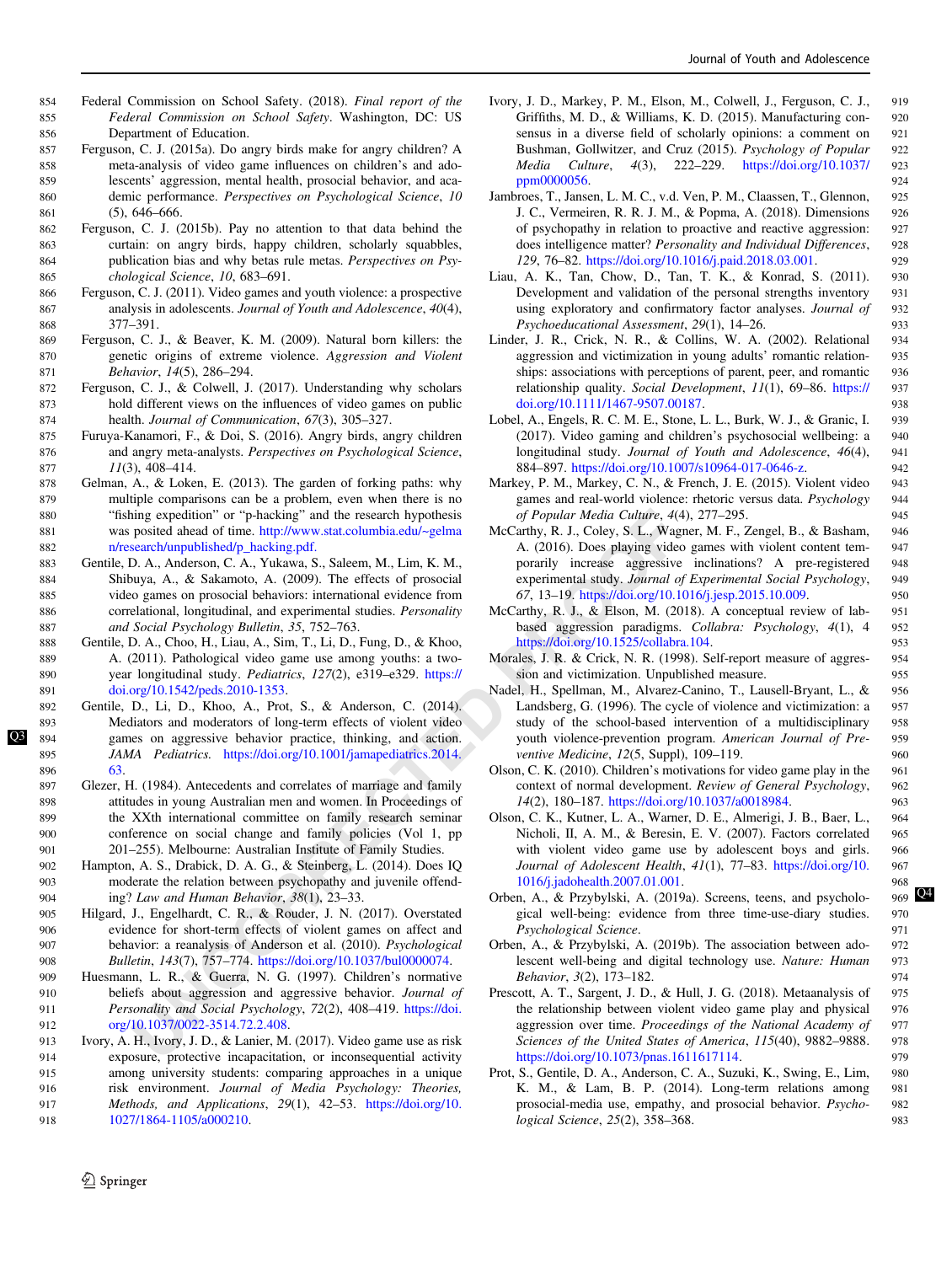- <span id="page-12-0"></span>984 Przybylski, A. K., & Mishkin, A. F. (2016). How the quantity and quality 985 of electronic gaming relates to adolescents' academic engagement 986 and psychosocial adjustment. Psychology of Popular Media Cul-987 ture, 5(2), 145–156. [https://doi.org/10.1037/ppm0000070.](https://doi.org/10.1037/ppm0000070)
- 988 Przybylski, A., & Weinstein, N. (2019). Violent video game engage-989 ment is not associated with adolescents' aggressive behaviour: 990 evidence from a registered report. Royal Society Open Science, 6, 991 171474 [https://doi.org/10.1098/rsos.171474.](https://doi.org/10.1098/rsos.171474)
- 992 Quandt, T. (2017). Stepping back to advance: Why IGD needs an <sup>993</sup> intensified debate instead of a consensus: commentary on: chaos 994 and confusion din DSM-5 diagnosis of Internet Gaming Disorder: <sup>995</sup> issues, concerns, and recommendations for clarity in the field 996 (Kuss et al.). Journal of Behavioral Addictions, 6(2), 121–123. 997 [https://doi.org/10.1556/2006.6.2017.014.](https://doi.org/10.1556/2006.6.2017.014)
- 998 Rothstein, H. R., & Bushman, B. J. (2015). Methodological and 999 reporting errors in meta-analytic reviews make other meta-1000 analysts angry: a commentary on Ferguson (2015). Perspectives 1001 on Psychological Science, 10(5), 677–679. [https://doi.org/10.](https://doi.org/10.1177/1745691615592235) 1002 [1177/1745691615592235.](https://doi.org/10.1177/1745691615592235)
- 1003 Savage, J. (2004). Does viewing violent media really cause criminal 1004 violence? A methodological review. Aggression and Violent 1005 Behavior, 10, 99–128.
- 1006 Savage, J., & Yancey, C. (2008). The effects of media violence 1007 exposure on criminal aggression: a meta-analysis. Criminal Jus-1008 *tice and Behavior*, 35, 1123–1136.
- 1009 Schwartz, J. A., Connolly, E. J., Nedelec, J. L., & Beaver, K. M. (2017). <sup>1010</sup> An investigation of genetic and environmental influences across the 1011 distribution of self-control. Criminal Justice and Behavior, 44(9), 1012 1163–1182. https://doi.org/10.1177/0093854817709495.
- 1013 Shamama-tus-Sabah, S., Gilani, N., & Iftikhar, R. (2012). Ravens 1014 Progressive Matrices: psychometric evidence, gender and social 1015 class differences in middle childhood. Journal of Behavioural 1016 Sciences, 22(3), 120-131.
- **UNCORRECTED** 1017 Sherry, J. (2007). Violent video games and aggression: why can't we <sup>1018</sup> find links? In R. Preiss, B. Gayle, N. Burrell, M. Allen & J. 1019 Bryant (Eds.), Mass media effects research: advances through 1020 meta-analysis (pp. 231–248). Mahwah, NJ: L. Erlbaum.
- Simmons, J., Nelson, L. & Simonsohn, U. (2012). 21 word solution. 1021 [https://ssrn.com/abstract](https://ssrn.com/abstract=2160588)=2160588 or [https://doi.org/10.2139/](https://doi.org/10.2139/ssrn.2160588) 1022 [ssrn.2160588](https://doi.org/10.2139/ssrn.2160588) or [http://spsp.org/sites/default/](http://spsp.org/sites/default/files/dialogue_26%282%29.pdf)files/dialogue\_26% <sup>1023</sup> [282%29.pdf.](http://spsp.org/sites/default/files/dialogue_26%282%29.pdf) 1024
- Surette, R. (2013). Cause or catalyst: the interaction of real world and 1025 media crime models. American Journal of Criminal Justice, 38, 1026 392–409. 1027
- Swedish Media Council. (2011). Våldsamma datorspel och aggression 1028 —en översikt av forskningen 2000–2011. [http://www.sta](http://www.statensmedierad.se/Publikationer/Produkter/Valdsamma-datorspel-och-aggression/) 1029 [tensmedierad.se/Publikationer/Produkter/Valdsamma-datorspel-](http://www.statensmedierad.se/Publikationer/Produkter/Valdsamma-datorspel-och-aggression/) 1030 [och-aggression/](http://www.statensmedierad.se/Publikationer/Produkter/Valdsamma-datorspel-och-aggression/). Accessed 14 Jan 2011. 1031
- von Salisch, M., Vogelgesang, J., Kristen, A., & Oppl, C. (2011). 1032 Preference for violent electronic games and aggressive behavior 1033 among children: the beginning of the downward spiral? Media 1034 Psychology, 14(3), 233–258. [https://doi.org/10.1080/15213269.](https://doi.org/10.1080/15213269.2011.596468) 1035 [2011.596468.](https://doi.org/10.1080/15213269.2011.596468) 1036
- Wilkinson, L.Task Force on Statistical Inference (1999). Statistical 1037 methods in psychological journals: guidelines and explanations. 1038 American Psychologist, 54(8), 594–604. [https://doi.org/10.1037/](https://doi.org/10.1037/0003-066X.54.8.594) 1039 [0003-066X.54.8.594](https://doi.org/10.1037/0003-066X.54.8.594). 1040
- Zendle, D., Cairns, P., & Kudenko, D. (2018). No priming in video 1041 games. Computers in Human Behavior, 78, 113-125. [https://doi.](https://doi.org/10.1016/j.chb.2017.09.021) 1042 [org/10.1016/j.chb.2017.09.021.](https://doi.org/10.1016/j.chb.2017.09.021) 1043

Christopher J. Ferguson is a professor of psychology at Stetson 1044 University. His major research interests include media effects, ranging 1045 from aggressive media content, to sexualized content to suicide 1046 themed content and their influence on youth. 1047

C. K. John Wang is Professor of Sport and Exercise Psychology at 1048 Nanyang Technological University. His research interests include 1049 motivation, exercise psychology and statistical methods. 1050

 $\mathcal{D}$  Springer